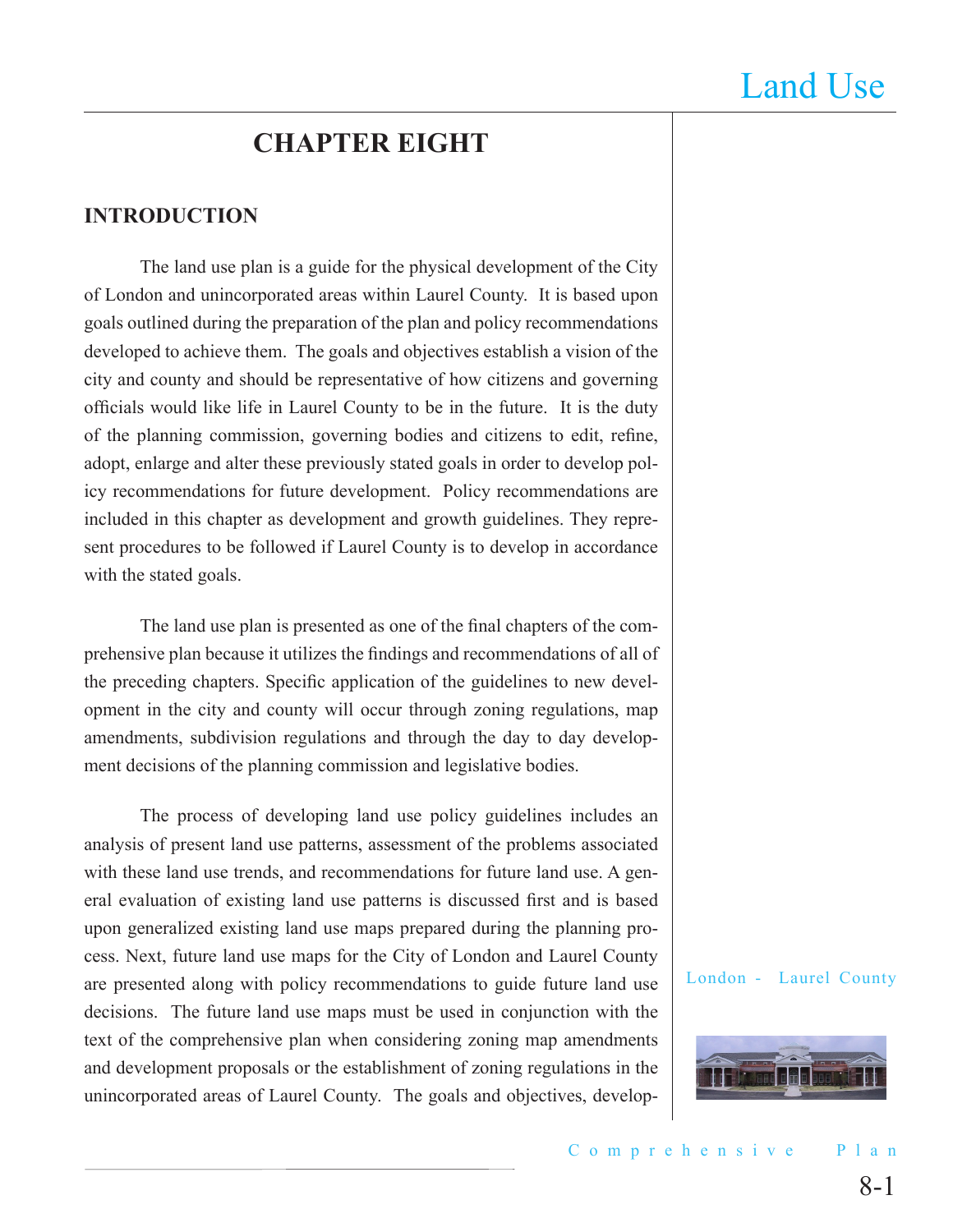ment policies stated in the plan as well as background information such as environmental data should be considered on a site by site basis. Although land use data are reported relative to political boundaries, land use trends do not respect such boundaries. Land use activities occurring at the edge of the city limits influence the demand for similar activities on the opposite side of the boundary in the unincorporated areas.

### **LAND USE CATEGORIES**

The following land use categories are used in the discussion of existing and future land uses. These land use categories are broader than specific zoning districts and are not intended to replicate the specific zones. Zoning regulations will be specific in the uses allowed and may contain several zones for a single land use. As zoning regulations are specific to the particular jurisdiction, the allowed uses and requirements will vary between communities although the name of the zone is similar or the same.

*RESIDENTIAL LAND USES* - Existing residential land uses are grouped into two categories: low density and high density. Low density residential includes single family residences including mobile homes on single lots of five acres or less. Due to lack of zoning in the county, there may be more than one single family structure on a lot. This category may also include small concentrations of duplexes. High density residential includes large duplex developments, townhouses, multi-family units and mobile home parks.

Large residential lots of five acres or more which may be associated with agricultural operations are accounted for under agricultural and open space land uses. Large lot rural estate developments may be included as agricultural/open space if the lots are more than five acres. It is not the intention of this plan to automatically allow development to occur at the upper end of density ranges in consideration of future residential development. Rather, the density of development should be determined by the residential development policies contained in the future land use section of this plan. The land use categories used in this plan are purposefully broad. The appropriate density for a specific development must be consistent with the planning commission's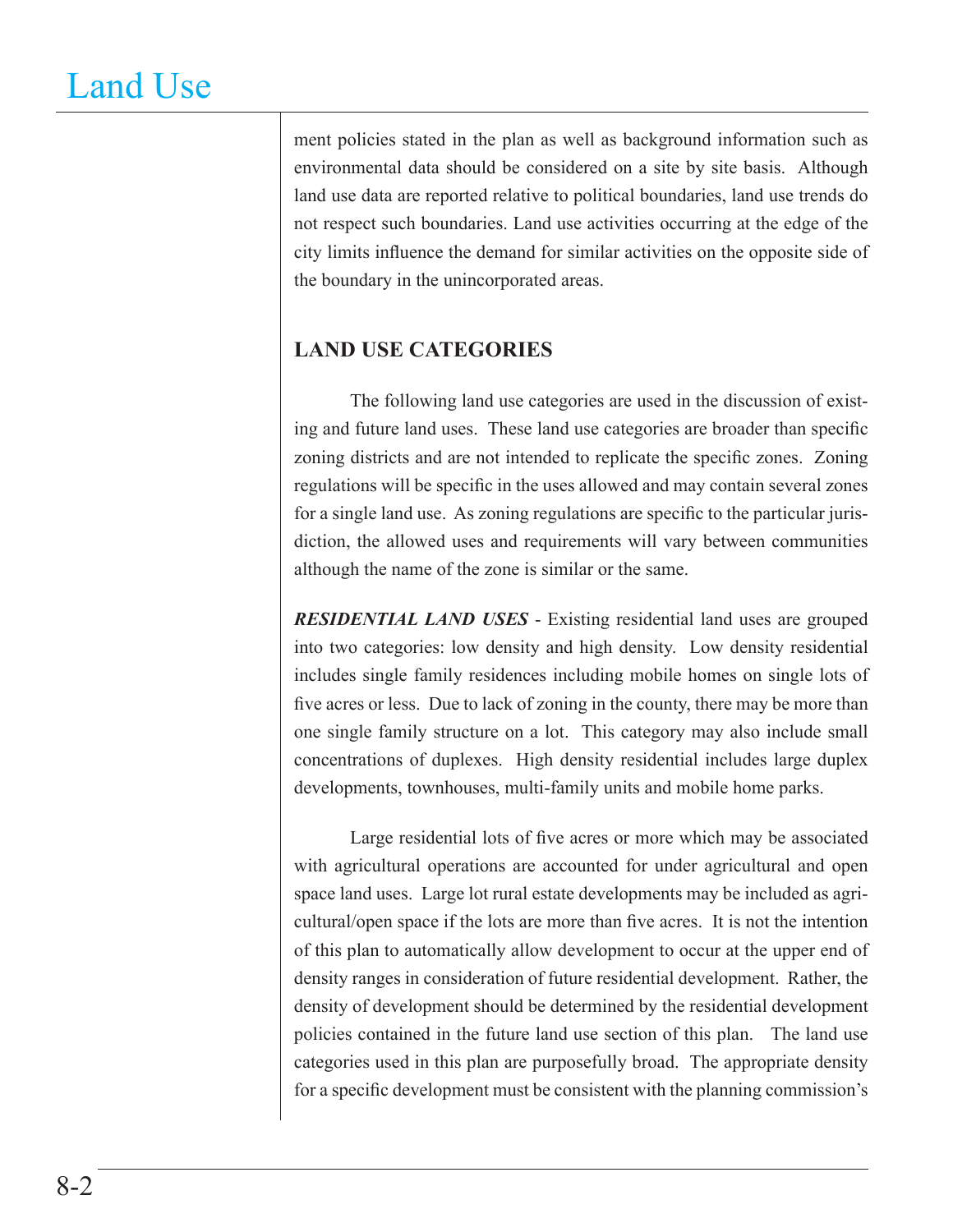goals and objectives, residential development policies, site specific environmental considerations and adequate infrastructure. The specific listing of uses permitted and their densities are determined by in the adopted zoning ordinance.

*PUBLIC/SEMI-PUBLIC USES* - Public and semi-public land uses are defined here to include three categories of uses: (1) all enterprises engaged in providing transportation services, communication services or utilities; (2) public buildings and lands, including government buildings, public schools and public park and recreational facilities; (3) semi-public land uses that serve the public but are not government owned, including churches, private schools, hospitals, cemeteries, charitable and social service organizations. Public and semi-public uses are typically scattered throughout the city and planning area. Smaller facilities may be included in with commercial uses when the area is predominately commercial.

**COMMERCIAL LAND USES** - Commercial uses are those which typically include a variety of businesses located in dedicated shopping centers, along highways and in other concentrated areas. The types of business include the following:

*Retail commercial land use* consists of those types of establishments, their attendant buildings and lot areas which are used in the retail sale of merchandise for personal, household or farm consumption and the rendering of services which are incidental to that sale.

*Service commercial land uses* generally consist of those types of establishments, their attendant buildings and lot areas which contain businesses primarily engaged in the rendering of all personal business, repair and amusement services not otherwise included in the office category and not involving the sale of specific merchandise (except incidentally). Examples are barber and beauty shops, dry cleaning establishments, appliance repair shops, and commercial amusement services.

*Office commercial land use* is comprised of those types of establishments, their attendant buildings, and lot areas which contain businesses

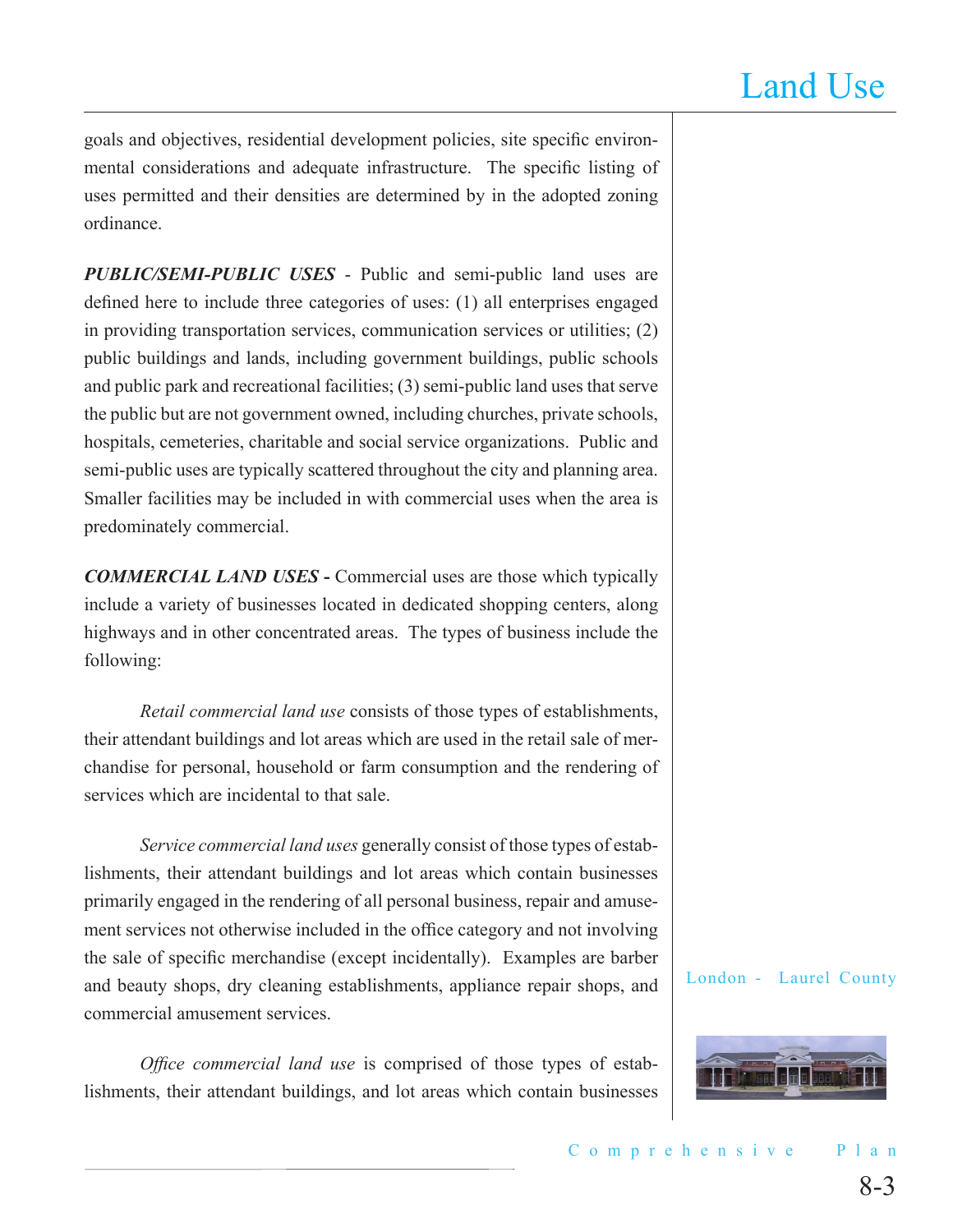primarily engaged in rendering financial, insurance, real estate and specialized professional services. Examples are banking establishments, real estate offices, law offices and the like.

*Wholesale commercial land use* generally consists of those types of establishments, their attendant buildings and lot areas which contain businesses primarily engaged in the selling of merchandise in large quantities to retail commercial operations; to industrial or professional users; or to other wholesalers or acting agents in buying merchandise for or selling merchandise to such users. Wholesale commercial land use is also usually allowed in light industrial zones.

*Neighborhood business uses* are typically small scale retail and service businesses which are located within developed residential areas of the city. Appropriate businesses are those which provide goods and services to nearby residences within walking distance such as small grocery stores, self service laundries or hair salons. Such business should be located in limited areas to reduce disturbance to nearby residents.

*Shopping Centers/Big Box Retail* - The purpose of this land use classification is to identify existing shopping centers as well as designate areas that would be suitable for this type of large scale commercial development. A recent trend is for shopping developments to contain large stand alone stores known as big box retail stores rather than a number of stores under one roof. Historically big box retail stores have been unattractive large rectangular concrete buildings surrounded by a sea of pavement for parking. When old stores close, they tend to have low reuse value. Communities are now requiring such stores to have attractive designs, landscaping and parking enhancements that are compatible with the local community. Areas within this designation must have appropriate access to major transportation routes and utilities.

*CENTRAL BUSINESS DISTRICT* – this land use is located in the downtown area of London and has a mix of office, retail and service businesses as well as public and semi-public uses. The Central Business District (CBD) is the highest density commercial land use due to multi-storied buildings and lack of setbacks. Some residential uses are also typically found within the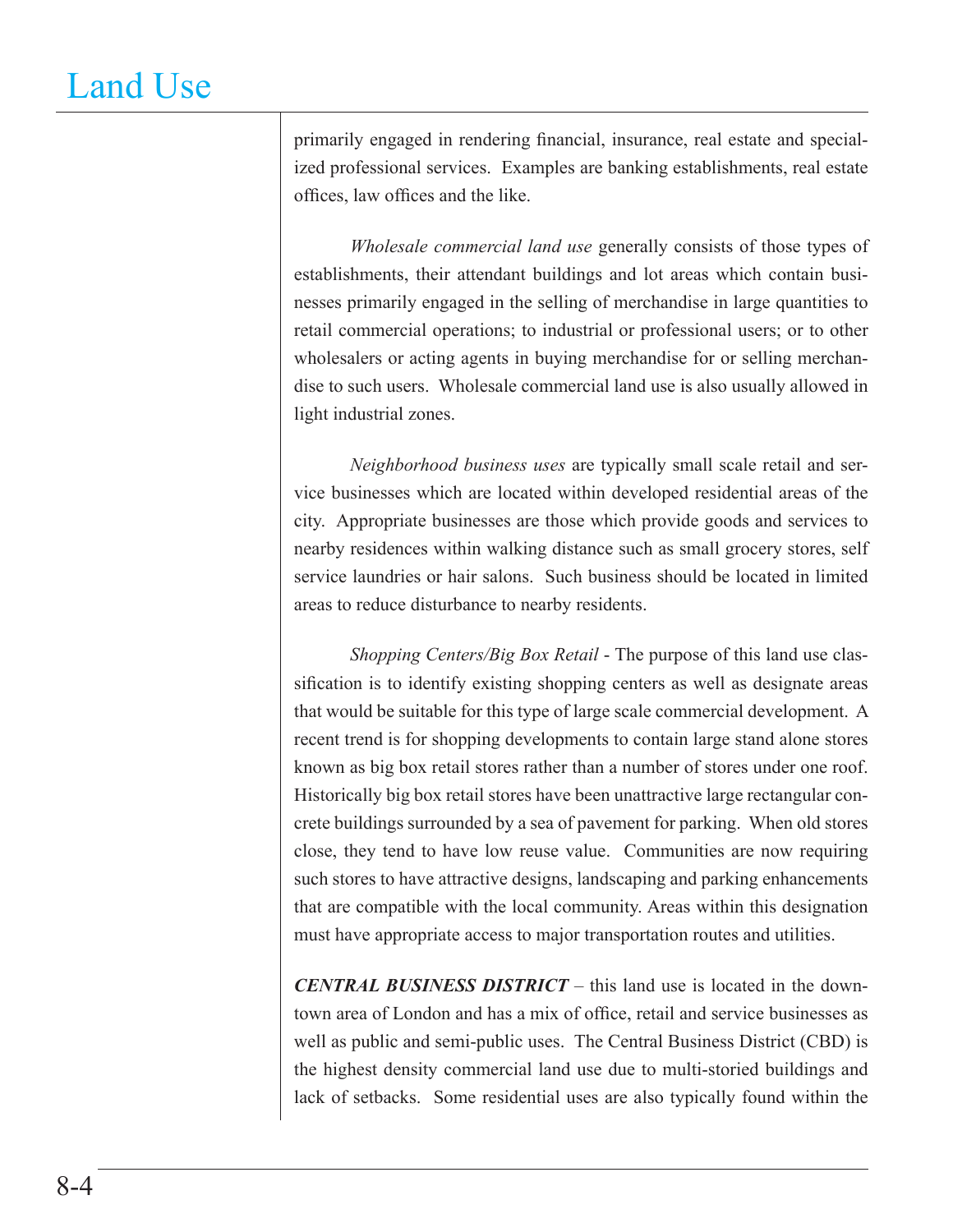central business district such as apartments located above first floor businesses. Parking on streets and in public lots is necessary to compensate for limited on site parking within the Central Business District.

*INDUSTRIAL LAND USES* - An industrial land use is that type of establishment, its attendant buildings and lot area which is primarily engaged in the mechanical or chemical transformation of organic or inorganic substances into new products whether the products are sold back into the manufacturing process or sold wholesale or retail. Uses primarily engaged in the warehousing, storage of commodities and recycling and other primary waste handling facilities are also included in the industrial classification. Uses which are of a less intense nature and those which are considered to have lower levels of noise, sound and other annoyances are considered light industrial uses. Large scale, intense uses and those which may be considered a nuisance are considered heavy industrial uses.

*PARKS & RECREATION LAND USE* – This land use category includes larger scale parks and recreational complexes. Park and recreation land uses may be public or private such as a private golf course. This category may also include open space uses and larger cemeteries. Small pocket parks, cemeteries and other recreational uses may also be located within other land use designations.

*FLOODPLAIN/ENVIRONMENTALLY SENSITIVE* - This land use category includes areas in which development should be prohibited due to environmental concerns. Within Laurel County the largest environmentally sensitive area is the Daniel Boone National Forest. It is shown as a separate use. The 100-year floodplain is also a concern. Development within the floodplain is a threat to both persons and property. It also has the affect of reducing drainage capacity which can increase flooding levels or force flood waters onto other lands. Some uses that would be appropriate in floodplains would be some agriculture uses such as grazing or crops. Open space type recreational uses such as hiking trails, hunting or boating facilities, wildlife management areas and managed forest areas may also be located within the floodplain. Some water related land uses such as docking facilities and marinas are also appropriate for floodplains as long as proper flood proof design is

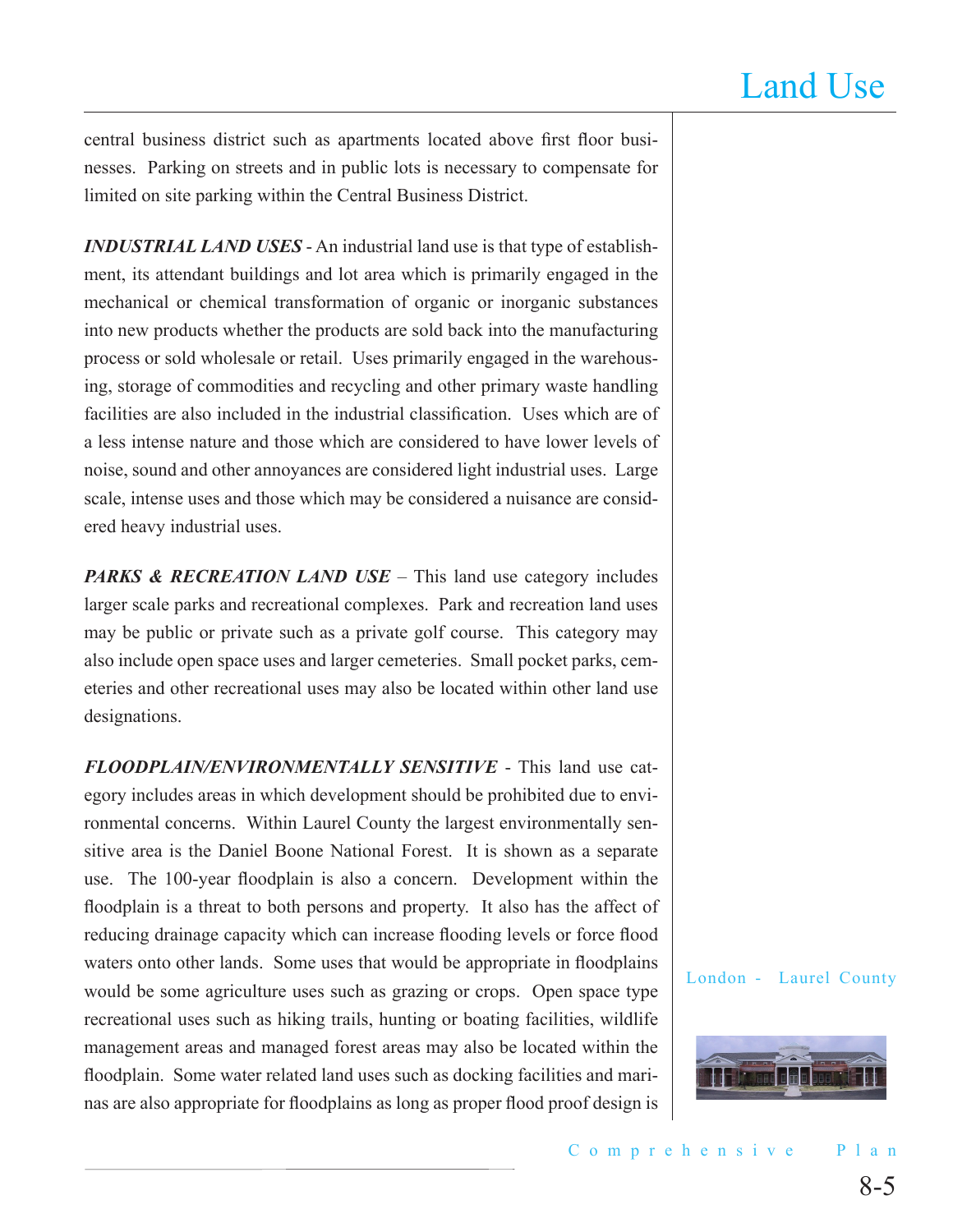used. Due to the scale and need for clarity of the future land use maps other environmentally sensitive uses such as wetlands, mine reserves, etc. are not shown. However, this information should be required to be included on site specific maps for map amendments and site plans.

*AGRICULTURAL/OPEN SPACE LAND USES* - All land which is used agriculturally (including residential structures on larger lots) or is undeveloped is included in this category. In some areas, these lands may not be well suited to urban-type development due to the lack of infrastructure, adequate roads or distance from urban services. Agriculturally related businesses such as large scale nurseries or lumber operations may be included in this land use category.

### **EXISTING LAND USE**

Before developing a plan for future land use, it is necessary to understand existing land use patterns, trends and relationships as well as problem areas. Existing land use maps for London and Laurel County were prepared based on a window survey, aerial photography and PVA information about the lot. The existing land uses shown may not be 100% accurate as activities on the land are not always visible. Sometimes the use simply could not be determined as a structure had no obvious identifying information. Sometimes there were multiply uses of a property and the most predominate was noted. Due to these reasons, the existing land use maps are often only produced as work maps. As they are helpful in determining existing land use and development patterns, they are included in this plan and are one of the basis from which recommendations for future land use were developed.

It should also be noted that existing land use does not always equate current zoning or, in the case of the county, future zoning. In many cases, a use may be in existence before zoning is approved. If the use is not in conformance with the approved zoning, it is known as a non-conforming use. For example, a commercial business in an area zoned only for residential use would be a non-conforming use. Non-conforming uses are "grandfathered in" meaning that they can continue as long as the use is not changed or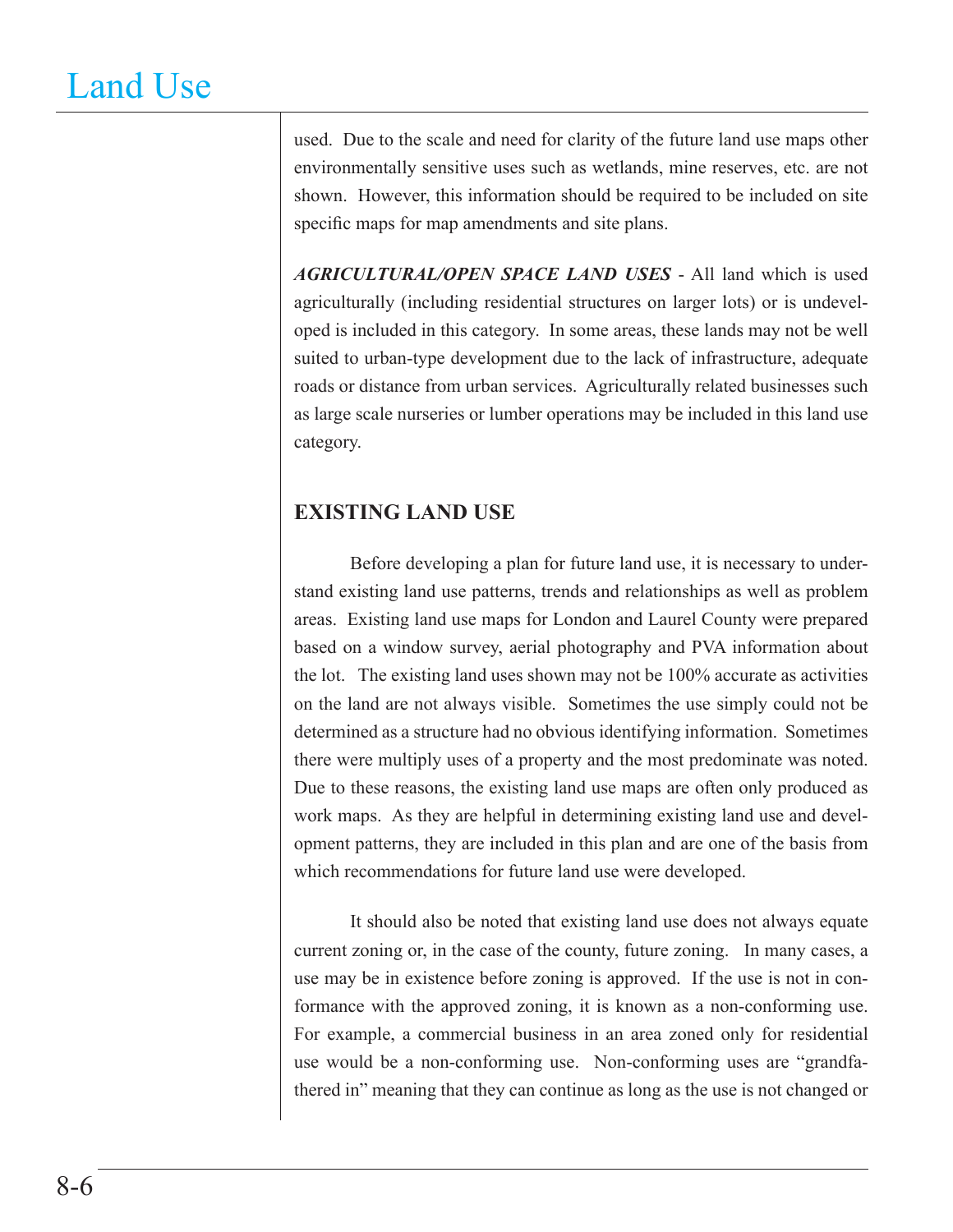expanded. The specific requirements for non-conforming uses are detailed in the zoning ordinance.

#### **CITY OF LONDON EXISTING LAND USE**

London, the county's only incorporated city, acts as the county seat. It is located in the center of the county, at the crossroads of I-75, the Hal Rogers Parkway, US 25, and KY 80. The city began with the development of the older central business district along US 25 near the intersection with US 80. Commercial development initially extended away from this downtown area north and south along US 25 and east along US 80. Early residential development extended away from this downtown core area with most occurring to the west between US 25 and I-75. In the center of London, streets and lots are laid out in a traditional block manner. Figure 8-1 shows existing land use within the City of London.

*RESIDENTIAL USE* - Residential development originally occurred around the central business district of London. Older residential areas in this area typically have small lots that were not initially designed to accommodate parking of motor vehicles. Residential development has extended away from the CBD in all directions. The most concentrated areas of newer residential development are located to south of KY 192 between I-75 and US 25. Multi-family sites are located at scattered sites throughout the city. There is one large mobile home park within city limits located off of KY 1006 (Old Whitley Road).

*COMMERCIAL USE* - Commercial development began in London's central business district (CBD) which remains a vital part of the city. The CBD district consists of government buildings, banking institutions, businesses, legal offices, and specialty shops. Strip commercial development extended away from the CBD to include most of US 25 within city limits and E.  $4<sup>th</sup>$ Street from US 25 east to the CSX railroad. Newer commercial development is concentrated along KY 80 north of the CBD and KY 192 south of the CBD. The commercial development along KY 80 near the I-75 interchange is mostly highway oriented commercial uses such as gas stations, restaurants and hotels. Development along KY 192 is more diverse and includes gas

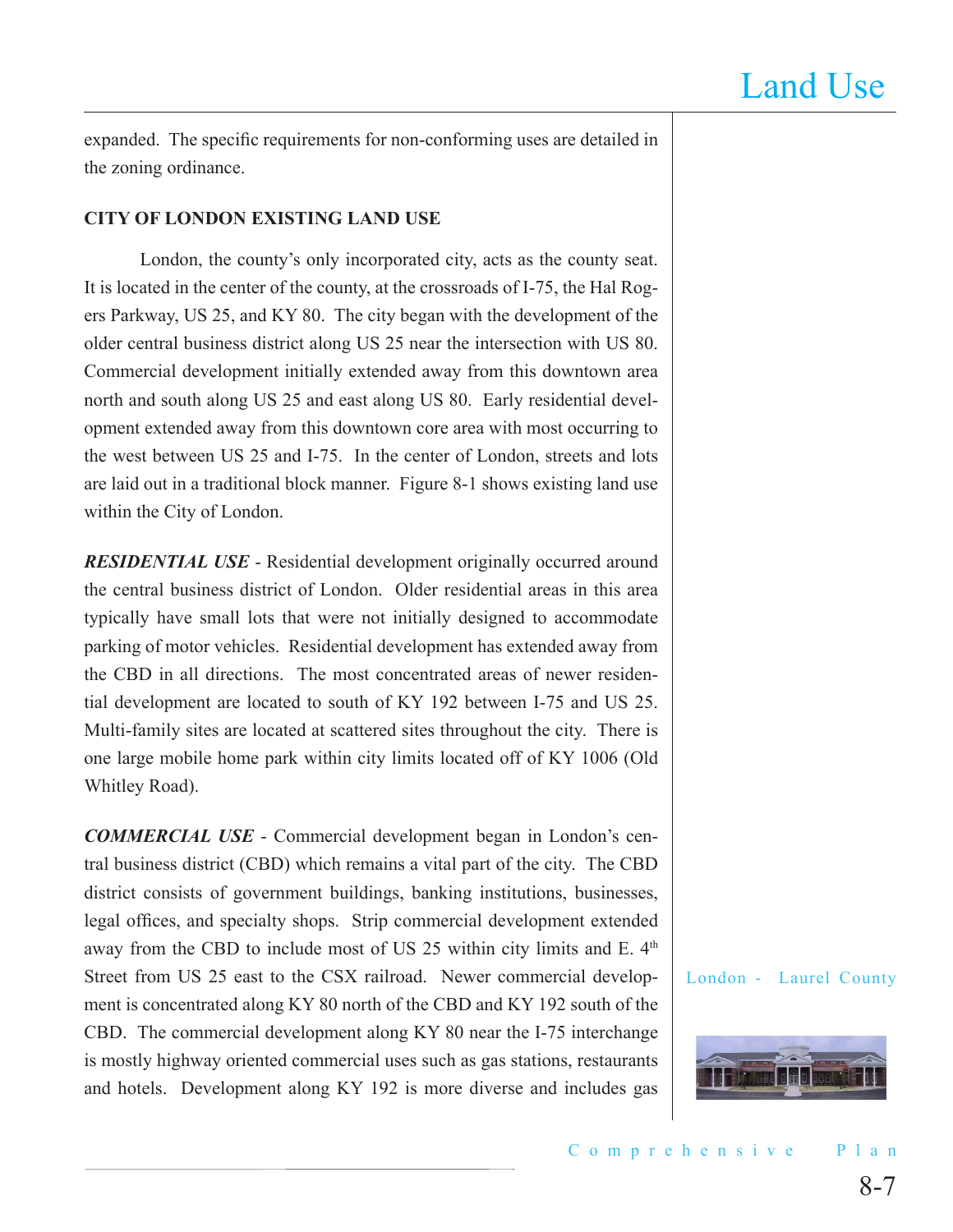stations, restaurants and large strip malls containing big box retailers, grocery stores and shops. This area is also typical strip highway commercial development with multiple access points along the highway with few frontage roads or other access management facilities.

*PUBLIC/SEMI-PUBLIC/OFFICE* - Public/semi-public land uses are scattered throughout the city. Some of the larger uses include Marymount Hospital, North Laurel High School, South Laurel High and Middle School, London Elementary School, the Bennett Center, the two Somerset Community College sites and the Laurel County Public Library. There are also a number churches within city limits. Several public/semi-public uses are also located within the central business district. The London-Corbin Airport is located at the southern end of the city.

*PARKS & RECREATION LAND USE* – There are only a few small sites within city limits dedicated to parks and recreational land use. Each school also has recreational facilities available.

*INDUSTRIAL USE* – The only concentrated area of industrial development in London is along the CSX railroad which runs north and south through the east side of the city. Other industrial sites are scattered throughout the city.

*FLOODPLAIN/ENVIRONMENTALLY SENSITIVE* – The floodplain of the Little Laurel River extends north and south along the eastern end of London and appears to have formed an informal boundary for development to the east. Development has occurred within the other 100 year floodplain areas within the city including Whitley Branch, Sampson Branch and a small portion of Mitchell Creek. This has caused storm water drainage problems within the city along these creeks.

#### **LAUREL COUNTY EXISTING LAND USE**

The land use patterns in Laurel County have been structured by the proximity to the cities of London and Corbin and the transportation network. Development has been limited within the boundaries of the Daniel Boone National Forest in the west end of the county and Levi Jackson State Park. Conversely both Wood Creek and Laurel River Lake have attracted nearby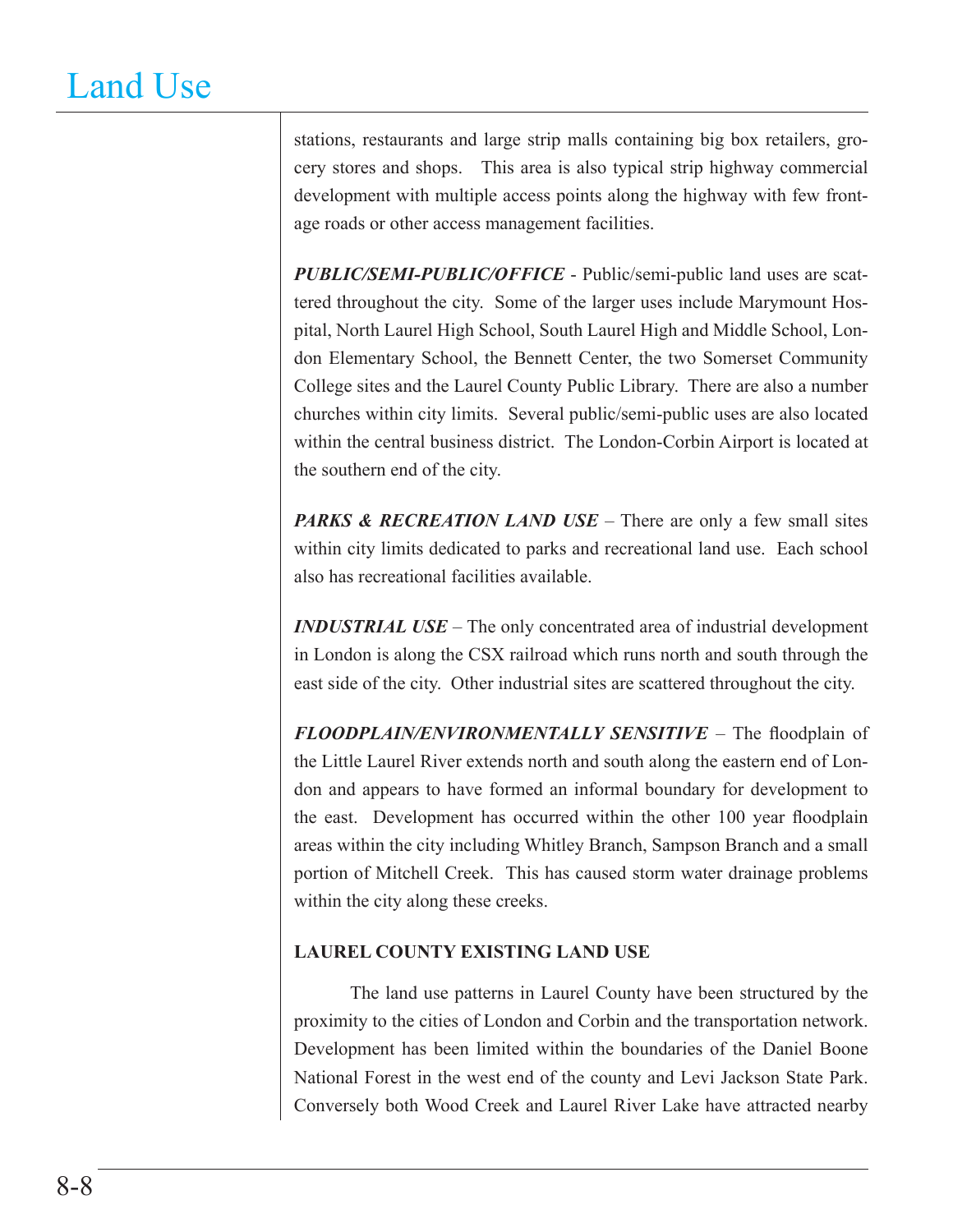development. The most intensive land development has occurred near the Cities of London and Corbin, along US 25, I-75 and KY 80, and near Wood Creek Lake and Laurel River Lake. There are a number of small rural communities including Bernstadt, East Bernstadt, Keavy, Hopewell, Lily & Boring with more concentrated development. Figure 8-2 shows existing land use in Laurel County.

*RESIDENTIAL USE* – Due to the lack of zoning in the unincorporated areas of the county and subdivision regulations which allow residential development on half acre lots (21,780 square feet) when no public sewers are available, a significant amount of agricultural land in the county has been converted to single family residential use. Extensive residential development has occurred not only near London and Corbin but also between the two cities along the I-75/US 25 corridor. The land between I-75 and the Daniel Boone National Forest to the west has had extensive residential development including older piano key lots along rural roads and newer subdivision development. Some of the highest density housing surrounds Wood Creek Lake and the land outside of the National Forest near Laurel River Lake. This development pattern has continued to the east of US 25 also, although it is not yet quite as dense as the west side of the county. The type of development ranges from numerous modest mobile homes and stick built houses to larger estate homes. Due to the lack of zoning, there is no consistency in housing types in many areas. Large estate homes are often found adjacent to older dilapidated houses or mobile homes. This development pattern, while offering a desirable rural or estate lifestyle, poses service delivery, traffic safety, and environmental problems especially where septic tanks are utilized in large concentrations. High density residential use outside of the City of London is mostly limited to some mobile home parks and some multi-family units near Corbin and London where sewer service is available.

*COMMERCIAL USE* – The largest concentration of commercial development outside of the City of London is located in the North Corbin area especially along US 25E near I-75. Public sewer service is available in this area from Corbin Utilities. There has also been concentrated commercial development north of London along US 25 to KY 490, south of London along US 25 all the way to North Corbin and east of London along KY 80. Public sewer

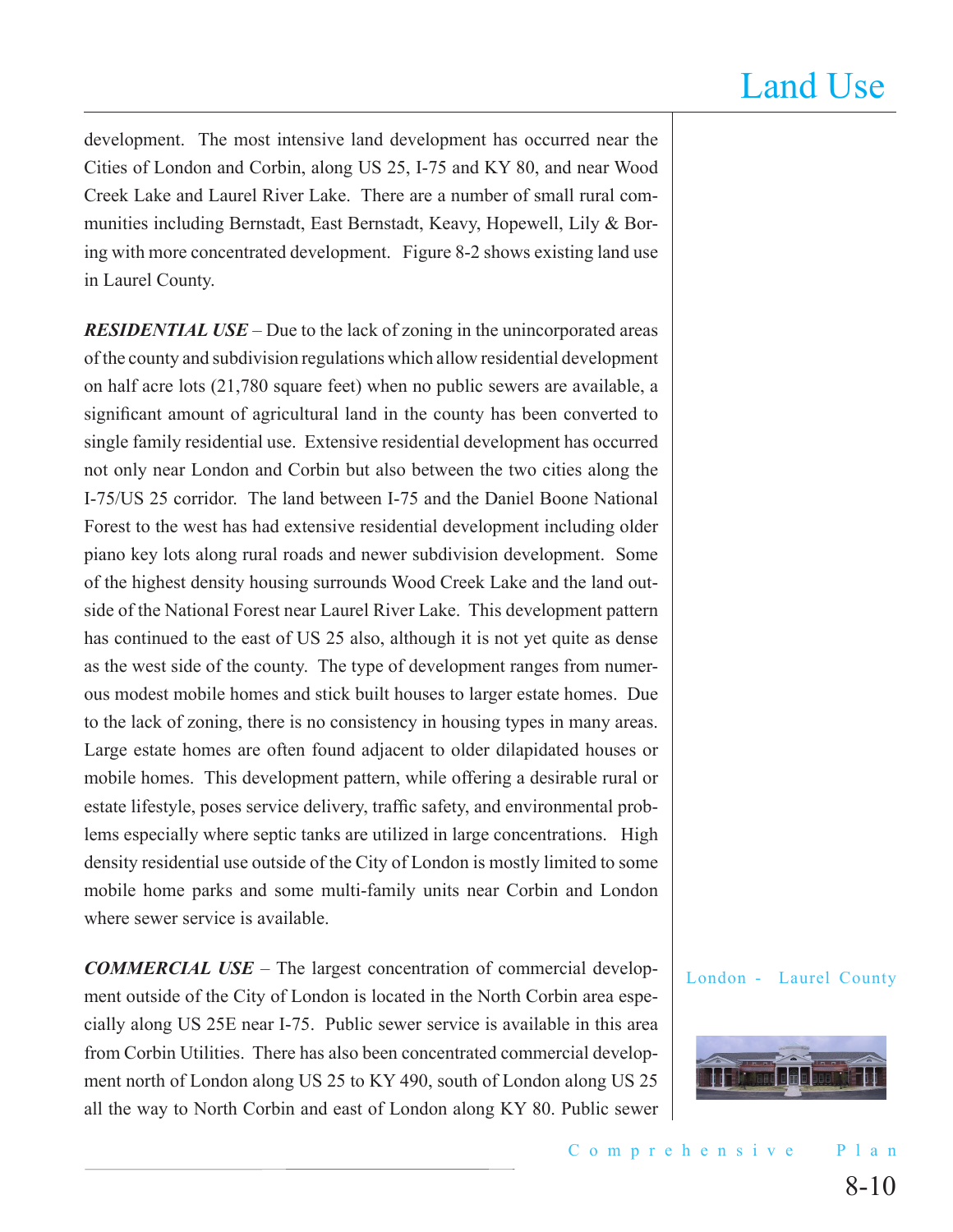service is now available to many of these commercial establishments from London Utilities and Wood Creek Water District. While not as concentrated, there are also numerous other commercial facilities scattered throughout the county presumably on septic systems. There are also numerous home based types of businesses located on the same lot as a residential use in the rural areas of the county. For existing land use purposes, the use which appeared to be the predominate use was shown. Most commercial operations in the county consist of small businesses such as convenience/grocery stores which serve the needs of a limited number of people. The majority of residents in rural Laurel County rely upon the London and Corbin commercial areas to provide retail services.

*PUBLIC/SEMI-PUBLIC/OFFICE* – Public uses scattered throughout the rural areas of the county include several elementary schools and volunteer fire departments. Other public and semi-public uses, especially churches and cemeteries, are located throughout the county.

*INDUSTRIAL USE*- Industrial development in Laurel County has been scattered in nature. The largest industrial area outside of the City of London is the London-Laurel County Industrial Park west of the city and south of KY 80. There is also a large industrial concentration along American Greeting Road in the North Corbin area. The largest stand alone manufacturing facility is Aisin Automotive located off of US 25 between London and Corbin. Other smaller industrial sites are scattered throughout the county. The Laurel Ridge Landfill near Lily and the London Utilities Landfarm are the largest solid waste facilities in the rural areas of the county. However, there are numerous other automotive and heavy equipment recycling facilities (commonly called junk yards) scattered throughout the county. Many of these smaller facilities are not property managed or screened from public view in accordance with state regulations and present an environmental hazard.

PARKS & RECREATIONAL USE – Larger park and recreational uses in the county include Levi Jackson State Park, Camp Wildcat Battlefield, several golf courses and two motocross facilities. These facilities are scattered throughout the county. While the Daniel Boone National Forest includes numerous recreational use areas, due to its size and environmentally sensi-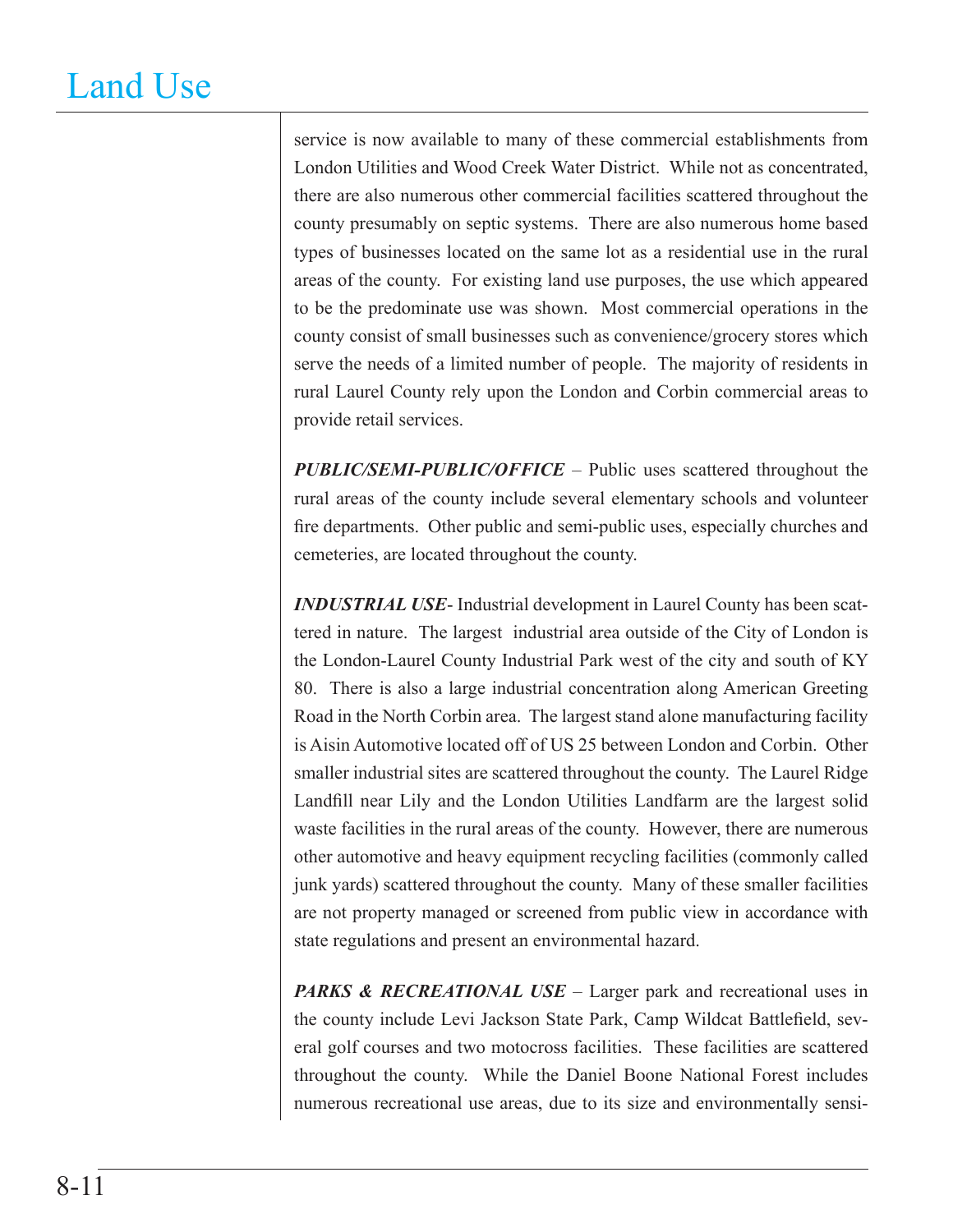tive/mixed use nature, government owned land within its boundaries is shown as a separate land use.

*FLOODPLAIN/ENVIRONMENTALLY SENSITIVE* - The Daniel Boone National Forest consists of 1,106 acres located on the western half of the county. It is shown as a separate land use. Floodplains and coal mine areas impact land use in some rural areas of Laurel County. Floodplains are shown on the future land use maps. Coal mine areas are considered environmentally sensitive as any new development on previously mined land is taking place on disturbed land. Settlement, subsidence or erosion in these areas can adversely affect new structures and facilities. Also, new development should not take place on lands that will me mined in the future.

*AGRICULTURAL USE/OPEN SPACE* – Agricultural uses are mixed in with residential uses in many rural areas of the county. Agriculture is still the predominate use in the north end and east side of Laurel County. Typical agricultural operations include cattle, pasture, hay, tobacco, corn, nurseries, and lumber operations. Land that is undeveloped is included in this use including lots of more than five acres with a house on it.

### **FUTURE LAND USE**

The Future Land Use Plan is intended as a guide for the physical development of the Laurel County. The plan includes proposals for the amount and location of land that will be needed as growth and development continues. Its purpose is to serve as a basis for creating an environment or pattern of development where the various uses of land compliment rather than conflict with each other. It is also intended to serve as a template for future zoning in the unincorporated areas of Laurel County.

The future land use plan includes both the future land use map and the associated text. As stated before, the map and text should be used together when making land use decisions. In some areas the map shows that little or no change from the existing land use pattern is anticipated. In other areas, significant change is anticipated, though this change may occur at various rates or not at all in the next five to ten years due to unpredictable economic

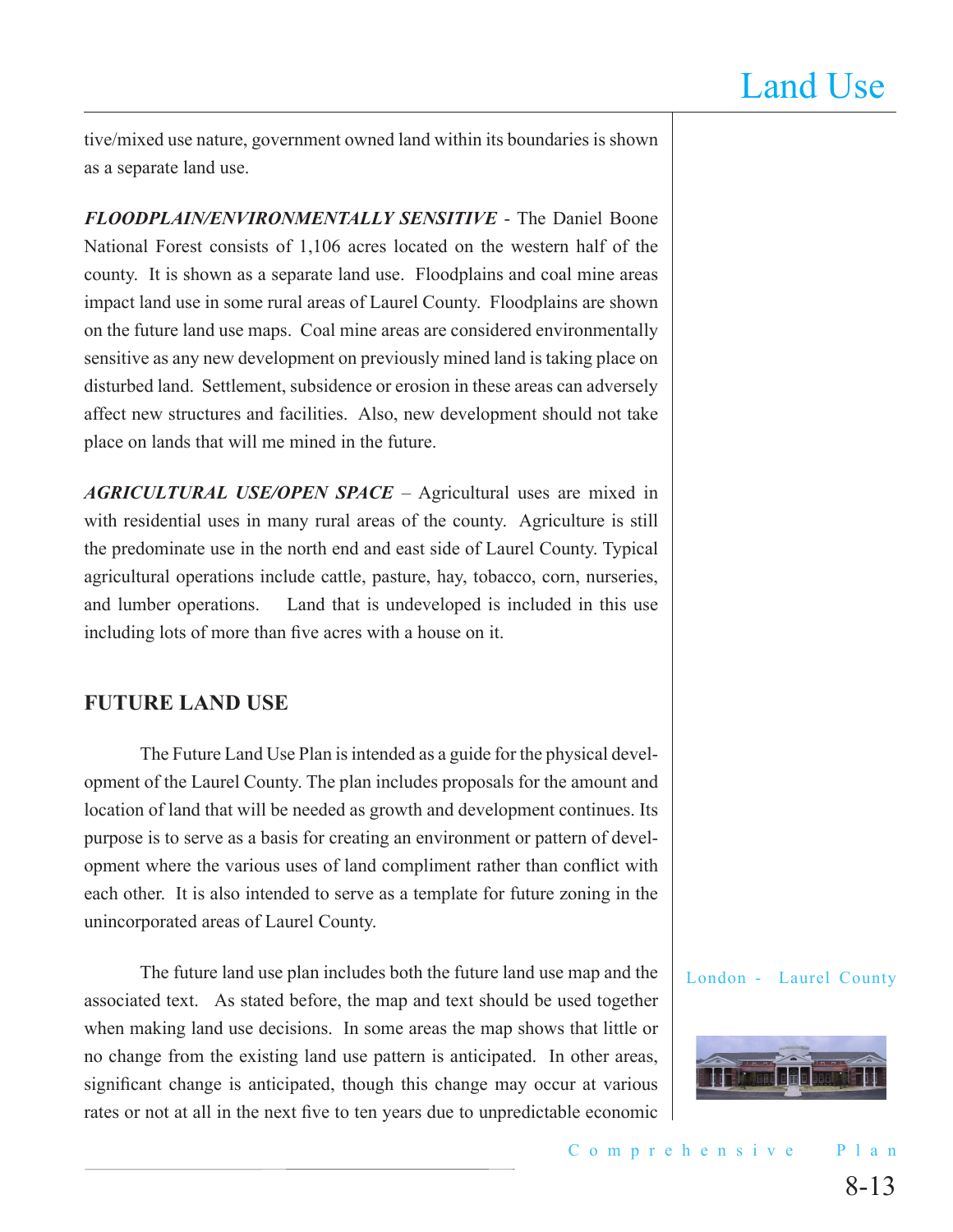trends and other factors such as the extension of wastewater services and road improvements. Rezoning of various areas consistent with future land use designations may therefore become appropriate at various times throughout or beyond the five to ten year planning period as conditions warrant. The future land use map for the unincorporated areas of the county are intended to be a template for zoning in the county. Without zoning, current haphazard development patterns will continue.

The second major element of the future land use plan is the land use policy recommendations included in the text. These policies supplement the maps by providing a framework for managing and directing the changes that will occur during the planning period. Application of policy guidelines will help determine when an area is ready for the changes anticipated on the land use map. At times, application of the policy guidelines may indicate the appropriateness of changes not anticipated on the land use map, thus necessitating an amendment to the zoning map prior to granting a development request.

In addition to determining the appropriate location and intensity of various land uses, the policy guidelines provide a framework for reviewing and ensuring the quality of new development. They also assist the planning commission in regulating the impacts of new development on surrounding uses, the environment and existing public service delivery systems. These policies will be implemented through the Zoning Ordinances and Subdivision Regulations, and review of subdivision and site plan development proposals.

#### **BASIC ASSUMPTIONS**

Basic assumptions about future social and economic conditions in the county and city underlie the formulation of goals, objectives and policies upon which this plan is based. These basic assumptions, some of which have been stated or implied in previous chapters are as follows:

1. Economic growth will continue in the county as a result of further infrastructure improvements and existing development pressures. Growth at the current rate is likely to continue due to the proximity to I-75 and the future I-66 corridor.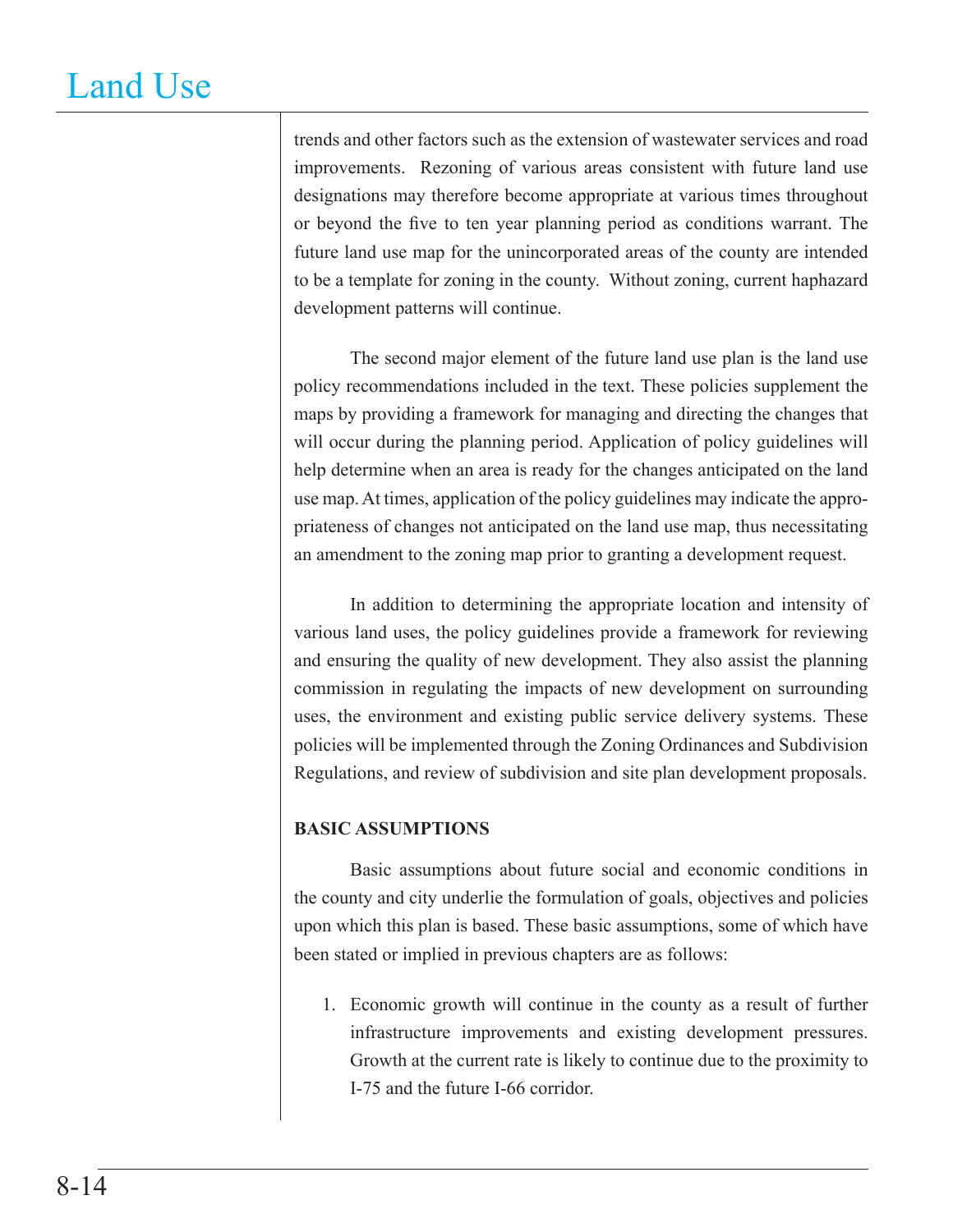- 2. Future industrial development may eventually be limited by the lack of appropriate industrial sites within the county.
- 3. Population growth in Laurel County will occur in response to economic opportunities, location near transportation routes and cost-of-living factors. Some of this growth will result from a natural increase in population with most population shifts resulting from in-migration.
- 4. The major transportation mode in the county and cities will continue to be the private automobile. With increased traffic and congestion, the provision of a functional, efficient, multi-modal transportation system will become increasingly important.
- 5. Unless zoning is enacted in the county, the current haphazard location of development will result in increasing conflicts due to incompatible land uses and the lack of land for development.
- 6. Pressure for residential and commercial development will continue in conjunction with regional economic development, transportation and infrastructure improvements.

#### **URBAN SERVICES BOUNDARY**

The principle objective of the Land Use Plan for Laurel County is to encourage urban development into areas where urban services, especially public sewers, either presently exist or where such services can easily be extended without undue cost. Urban development includes, but is not limited to industrial, commercial, high density residential and concentrated single family uses. It generally does not include agricultural uses and their related housing. The urban services boundary for the area around the City of London is defined as the area within one half mile of existing sewer service. Urban development should only occur in this area if public water and wastewater service is available and there is capacity to treat the wastewater produced by the new development. New development, infill development and redevelopment should be encouraged within the existing city limits of London where these and other urban services are already available before allowing development in areas.

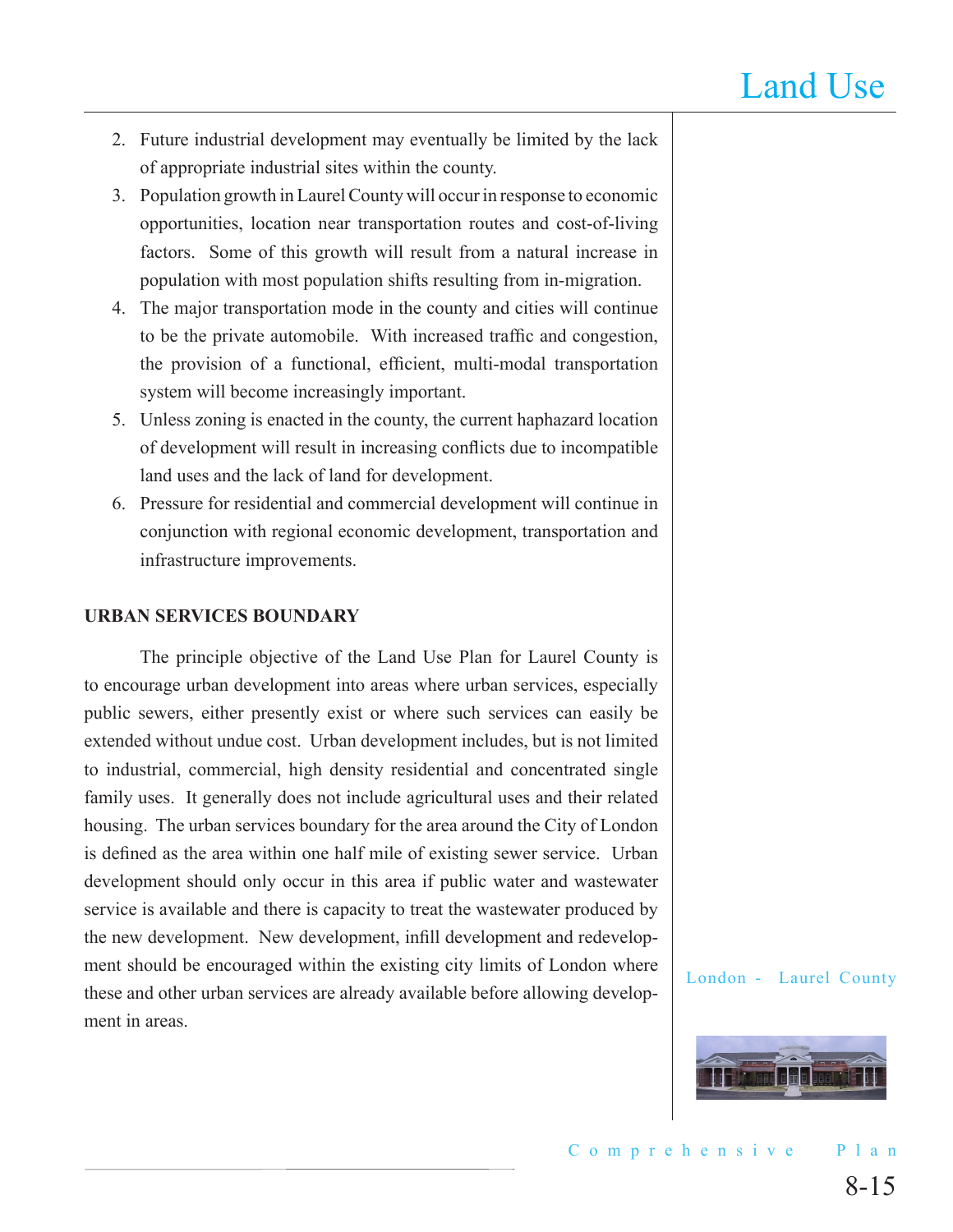### **INTERSTATE 66**

From a land use planning perspective, it is important to consider the proposed route for I-66 when making current land use decisions. The location of the preferred corridor for I-66 from Pulaski County to I-75 as determined by the Kentucky Transportation Cabinet is shown on the future land use map for Laurel County. Development within or near the proposed route should not occur as it may conflict with future construction of the interstate and result in future displacement of residences and businesses.

The potential corridor for I-66 from I-75 east to the Hal Rogers Parkway is shown for general long term planning purposes only. There is no schedule for a detailed study of this corridor at this time so the determination of any actual route alternatives for this segment is many years in the future and subject to public involvement, consultation, environmental evaluation, and engineering considerations. It is shown as a reminder that I-66 is proposed to eventually connect from I-75 to the Hal Rogers Parkway somewhere south of London.

### **LOCATION PRINCIPLES AND POLICIES**

General principles relating to the location of urban land uses provide a reference for the planning commission in the development of a Land Use Plan and other tools to promote orderly and systematic growth within Laurel County. Principles for the major types of land uses are provided below as guidelines for the consideration of establishing zoning in the county. These policies and the land use map should be utilized together in consideration of the most appropriate zone for any particular parcel of land. The map should provide the planning commission with the preferred land use for a site, while the written development policies serve as guidelines by which to review the development plan to ensure conformance with the comprehensive plan and determine the appropriate zoning classification.

General principles for all new development:

1. All new development shall meet all applicable federal, state and local standards regulating the impact of development on land, air, water, historic resources or natural areas in the county.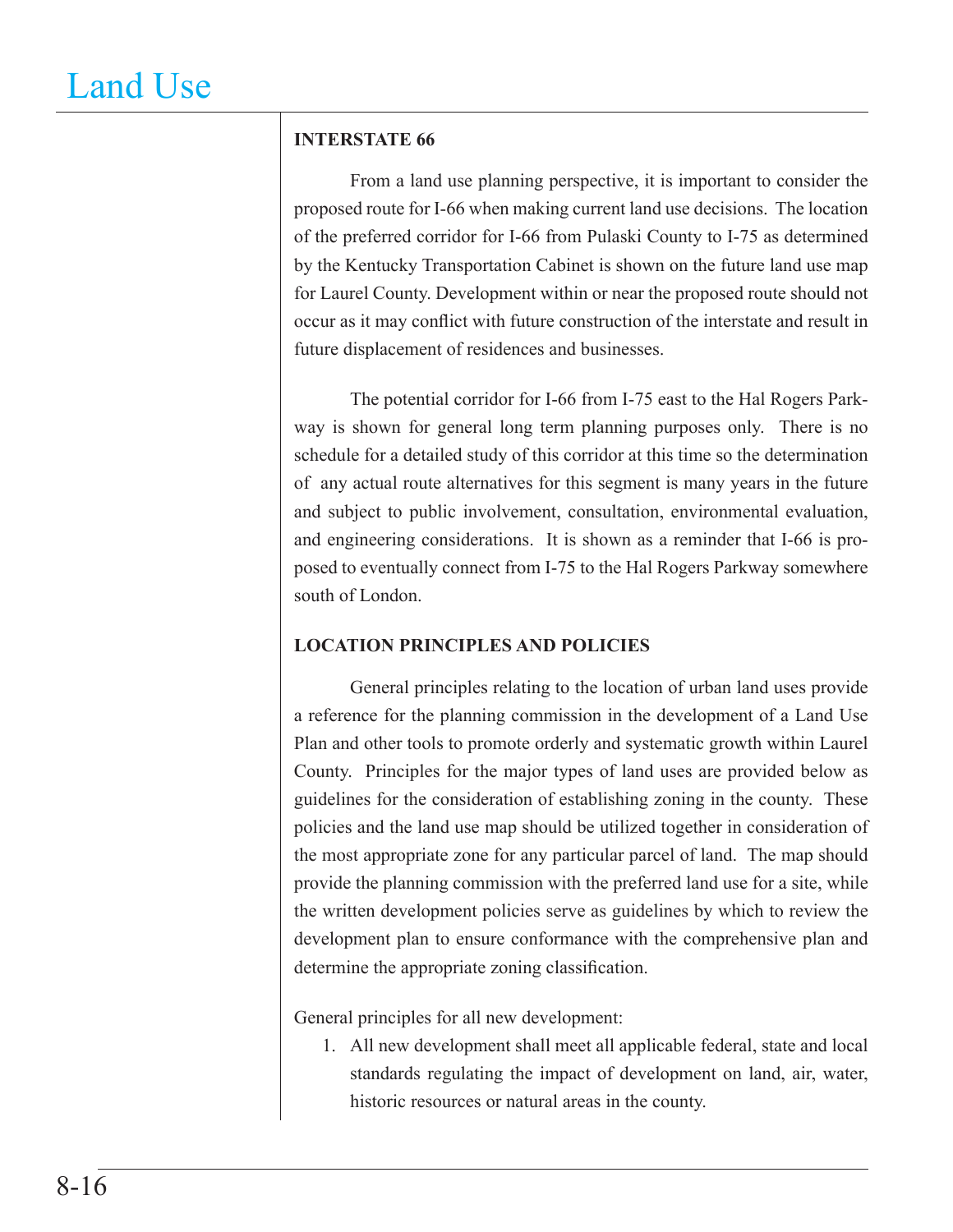- 2. Development should be contiguous to already built-up areas to minimize costs of public facilities such as water, sewer, police and fire services.
- 3. No lot shall be created by any subdivision of property that will result in a failure of any lot, existing structure or activity on land to conform to any applicable city or county regulations.
- 4. Where land conditions are in doubt, it shall be the responsibility of the developer to prove the feasibility of development upon the land in compliance with federal, state and local regulations and/or standards.
- 5. All development shall utilize and retain natural topography and vegetation in the development design and layout to the extent practicable.
- 6. No development should be allowed to be built in designated 100-year floodplain areas or other environmentally sensitive areas.
- 7. The protection of structures and sites that have historical value is encouraged during rehabilitation activities and infill development.
- 8. Areas of critical environmental importance, areas of high ecological sensitivity, and areas containing unique features shall be preserved in the development process.
- 9. Compatibility standards as specified in the following land use development policies should be considered when developing a zoning ordinance or map. These standards shall require more intensive uses locating next to less intense uses to provide buffering to protect the less intense use from the impacts of noise, glare, dust, vibration, odors, traffic or other vehicular use and visual appearance. Acceptable buffers may include any combination of fencing, deciduous and/or evergreen plantings, open space, earthen mounding, etc. as accepted and approved by the planning commission in the development plan process.
- 10. Onsite permanent or temporary storage of drainage waters should be provided in each development to compensate for the amount of drainage capacity lost to impermeable surfaces.
- 11. Approved storm water drainage systems separate from the wastewater collection system should be required of all developments.
- 12. New development near existing public sewers must be required to connect to public sewers. Large scale residential development on septic systems should be discouraged. However, if development on sep-

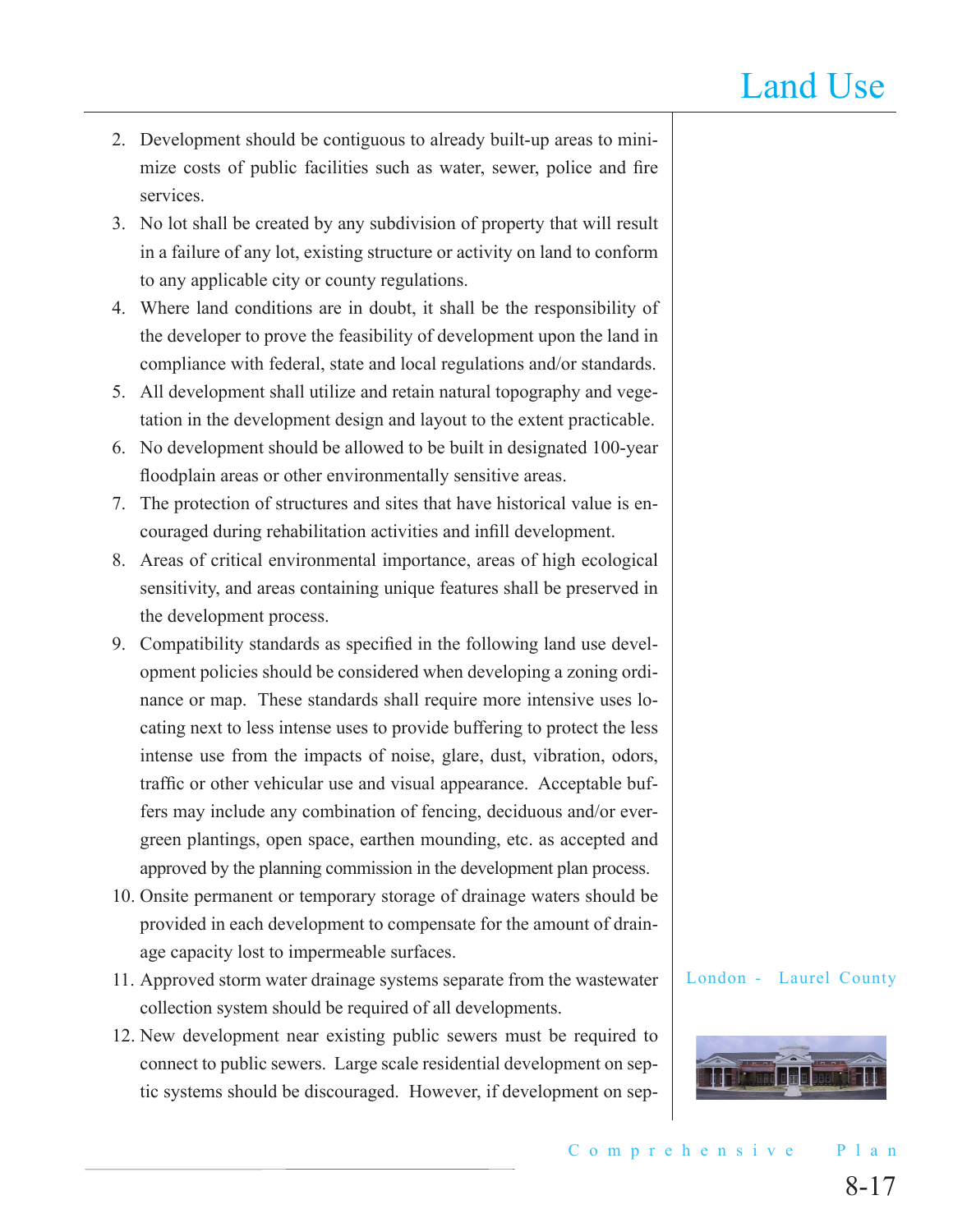tic systems is allowed, developers should be required to consult with the health environmentalists at the London Health Department prior to developing a subdivision plan to determine if there are any problem areas on the site which might require lots larger than ½ acre to accommodate properly functioning septic systems.

- 13. A site specific noise analysis shall be required when residential or other noise sensitive uses are proposed along interstate routes, parkways or the CSX railroad. Appropriate setbacks, berms, walls, landscape buffers or other mitigation measures shall be used to reduce the impact of noise to acceptable levels.
- 14. New development should not be permitted along the proposed route of I-66 west of London to limit adverse impacts from future construction of the interstate.

### **CITY OF LONDON FUTURE LAND USE**

Figure 8-3 depicts the Future Land Use Map for the City of London and the immediate surrounding area. As this area is already highly developed, appropriate infill development and redevelopment of other existing uses will be primary future land use issues for areas currently within city limits. A new frontage road proposed to run parallel to I-75 between the two London interchanges may open up some land for development near the proposed Kentucky Hills Heritage Center. Figure 8-4 is the Future Land Use Map for the unincorporated areas of Laurel County. On the future land use maps areas that should remain agricultural or undeveloped are shown in white. As development is not permitted on government lands within the Daniel Boone National Forest, these lands are shown as a separate land use.

### **CENTRAL BUSINESS DISTRICT DEVELOPMENT POLICIES**

The central business district of a city typically functions as the historic focal point of the community as well as serving a variety of functions including retailing, entertainment, administration and government. In addition to the general commercial development policies, development policies for the central business district in London should encourage: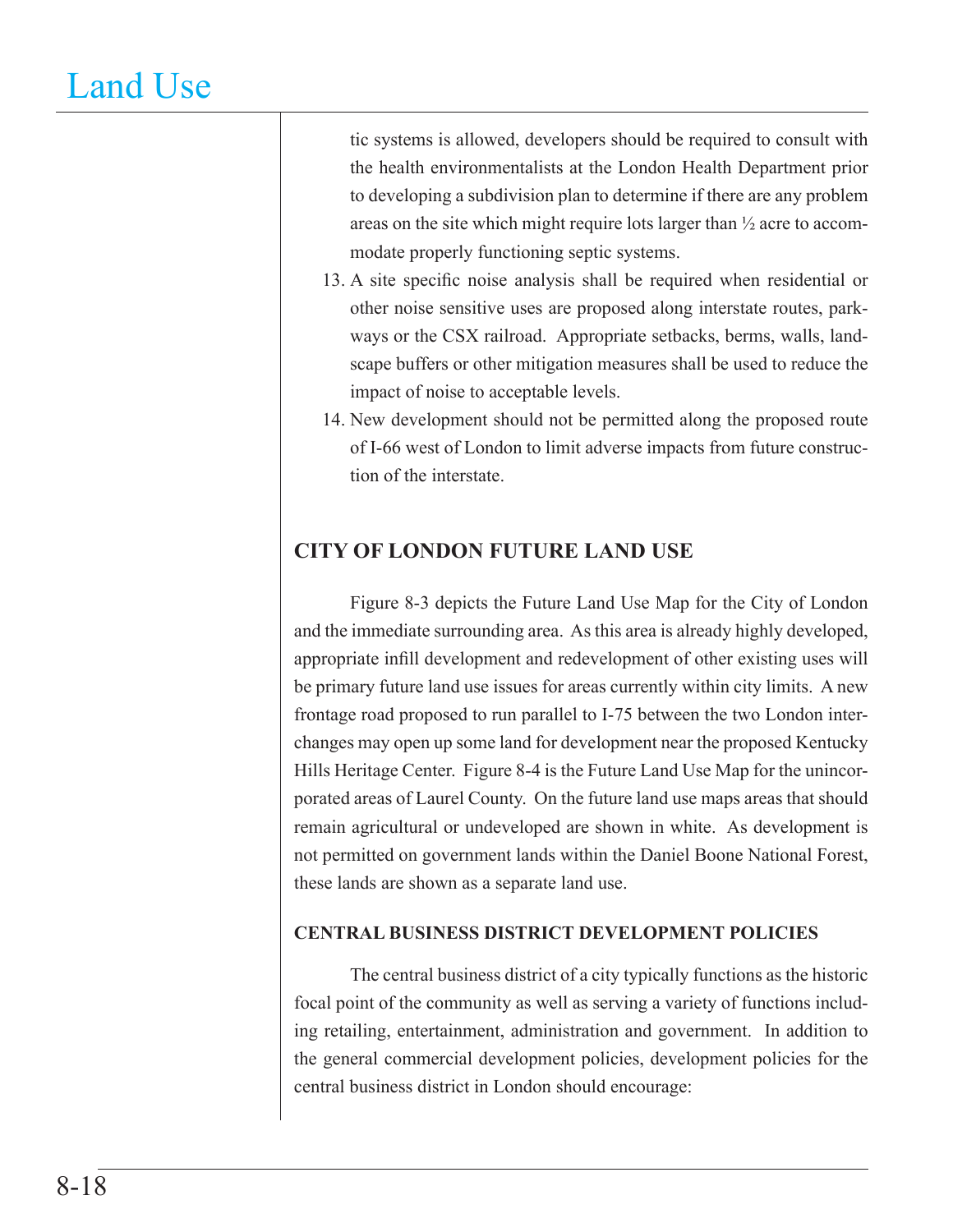- 1. An efficient and compact place in which to move about and conduct business. The central business district functions more efficiently if shopping and other activities are oriented to the pedestrian. Convenient parking lots and sidewalks are a necessity. Therefore, any development or redevelopment of properties in this area shall provide adequate sidewalks and parking facilities. Parking facilities should be provided to the rear and side of lots in order to minimize the visual impact of these uses.
- 2. The central business district should be an attractive place in which to shop. The development of a safe, pedestrian friendly environment in the London central business district should be encouraged.
- 3. Infill development or redevelopment of an area within the central business district should be compatible with the historic context of the area and consistent with existing structures in scale, mass, design and streetscape. Any plans for development or redevelopment should focus on the preservation and revitalization of the area, keeping a similar mixture of land uses. In addition, improvements in the central business district should be consistent with the goals established for the city's Renaissance on Main program. Encroachment of commercial or industrial uses into established residential neighborhoods is discouraged.
- 4. The development of a variety of activities within the central business district shall be encouraged to enhance its appeal for human interaction.
- 5. The renovation of the upper stories of existing downtown buildings for residential and office uses should be encouraged.

#### **INDUSTRIAL DEVELOPMENT POLICIES**

As land suitable for industrial development is limited and industrial uses need to be buffered from residential uses, it is important to locate major industrial uses first when considering future land use for an area. Industrial development should be located in areas where adequate utilities are available. Fire protection and other emergency services should also be readily available. Industrial sites should be located close to major transportation facilities.

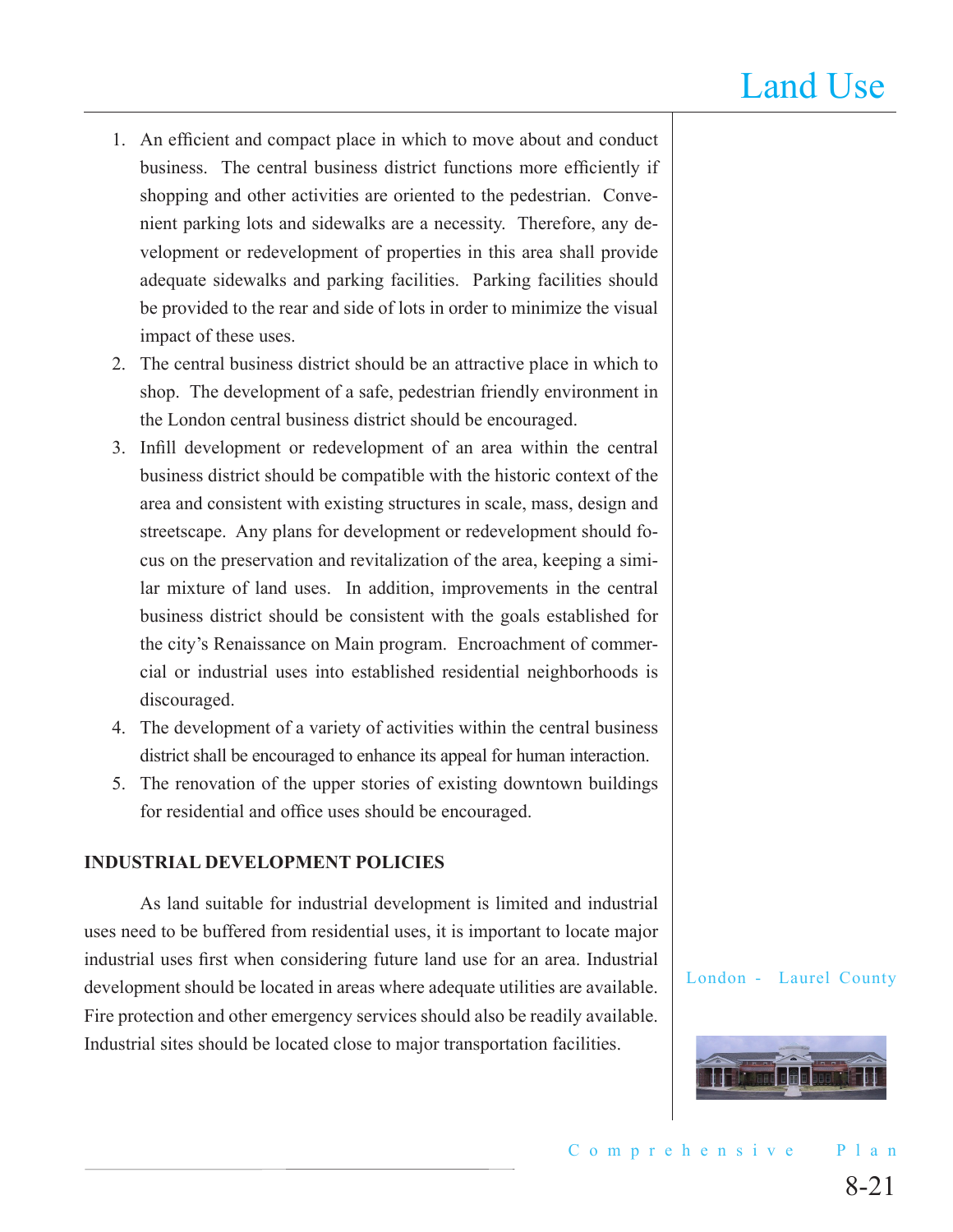All future manufacturing developments should be located in planned industrial parks. There are a limited amount of high quality existing industrial sites and facilities in Laurel County. About 60 acres are available at the London – Laurel County Industrial Park #4 on KY 80. Another 47 acres is available at the London-Laurel Air Park just south of the airport. Existing sites should be used first before additional land is developed for industrially use. In some cases this may require redevelopment of existing industrial facilities.

Some small industrial-type home occupations and agricultural accessory uses should be permitted in agricultural districts as conditional uses. These small industries should include services related to agricultural activities such as farm implement or truck repair, ham curing, limited warehousing, construction equipment storage. Home occupations in agricultural districts should be flexible but moderately restrictive. Solid waste facilities including landfills, land farms and some recycling operations are also more suitably located in rural or undeveloped areas. Industrial development on reclaimed mined lands should only be approved if engineering and geo-technical studies indicate that the site is suitable for such development and appropriate water, wastewater and other infrastructure can be provided.

The following are specific industrial development policies:

- 1. Existing industrial activities, which are presently located in areas that are not desirable for industrial development or expansion, should either be redeveloped or stabilized (not expanded).
- 2. Industries should be located in planned industrial parks or adjacent to an existing industry to form industrial clusters.
- 3. Land, which can be most advantageously used for industrial purposes, should be identified and reserved for industrial use and encouraged to be exclusively used for such purposes. These areas are shown as future industrial use areas on the future land use maps. Small pockets of light industrial uses may be desirable in areas where existing commercial activities have a similar impact on adjacent uses.
- 4. Industrial sites should have good access to highways and when required, rail and air facilities.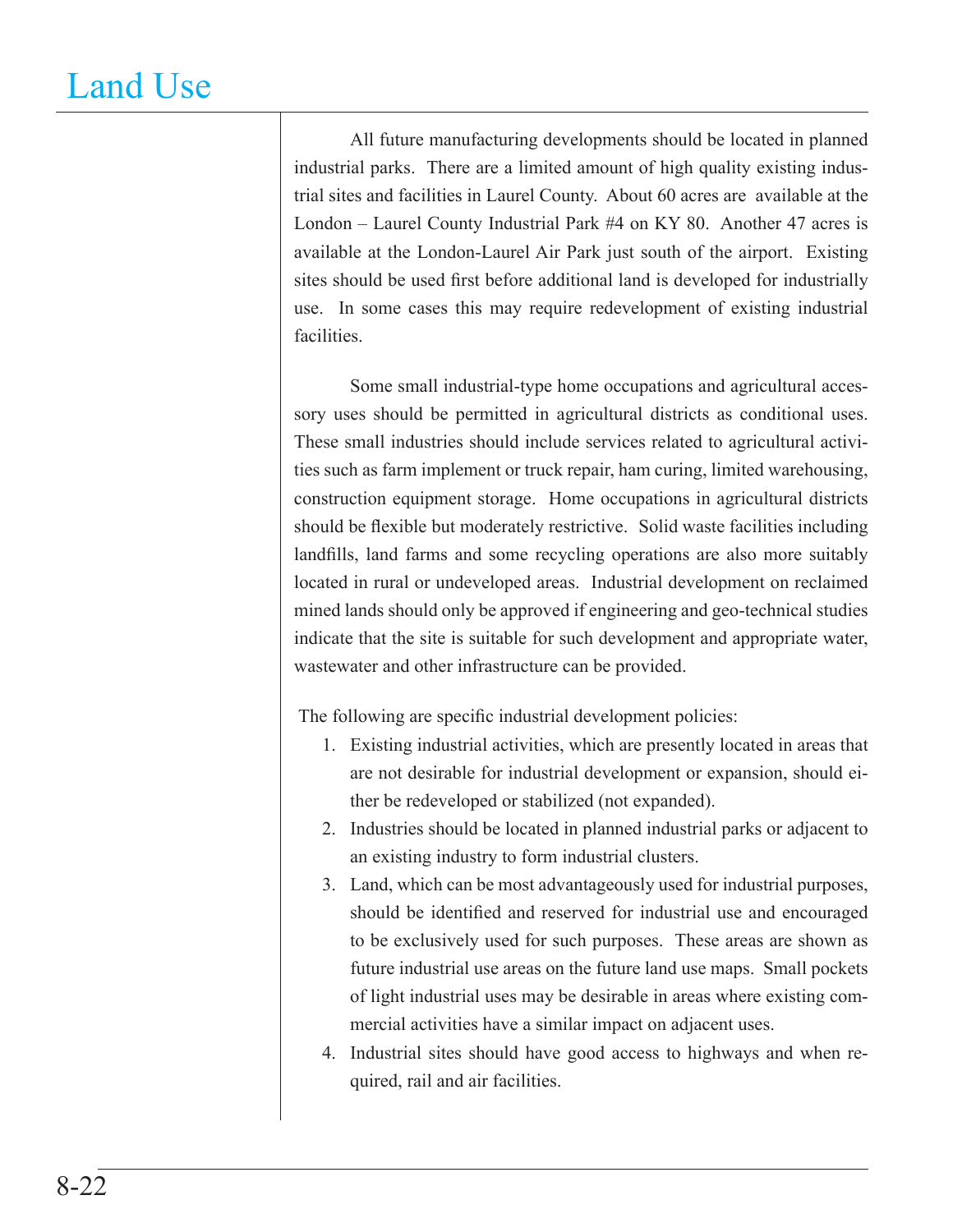- 5. Industrial areas should be located in areas served by or capable of being served by water, public sewer, gas and electricity within the planning period. The availability and sufficient size must be a prerequisite for an industrial use.
- 6. Industrial developments shall provide adequate buffering between proposed uses and adjacent existing or zoned commercial and residential uses. These sites should also be separated from other areas by such buffers as major highways, railroad lines, parks, greenways or natural geological features. In addition, landscaping and beautification of all industrial sites shall be required.
- 7. Enough land should be provided for industrial operations, future expansions, off-street parking, loading and unloading.
- 8. All applications for new or expanded industrial development shall include an assessment of impacts on the environment, existing service systems and adjacent properties. This assessment shall include:
	- a. Impacts on land, air quality, surface and ground water, historic resources and natural areas.
	- b. Impacts on community service systems, including water, wastewater, traffic, schools, police, fire and recreation.
	- c. Impacts on adjacent land uses, including noise, traffic, glare, dust, odors, vibrations and visual appearance at the property line of the proposed use.

### **COMMERCIAL DEVELOPMENT POLICIES**

Most commercial development should be limited to areas in or near London and the north Corbin area where adequate roads, utilities and emergency services are already available. For future zoning in the unincorporated areas of the county, only limited areas where urban services are available should be zoned for commercial use. For the remaining areas of the county, home based businesses that do not generate traffic should be allowed with appropriate restrictions such as no more than three or four persons employed. Other commercial uses and some small scale industrial uses outside of areas zoned for such uses could be allowed as conditional uses. This will allow public comment and a site analysis to determine if the proposed use is appropriate.

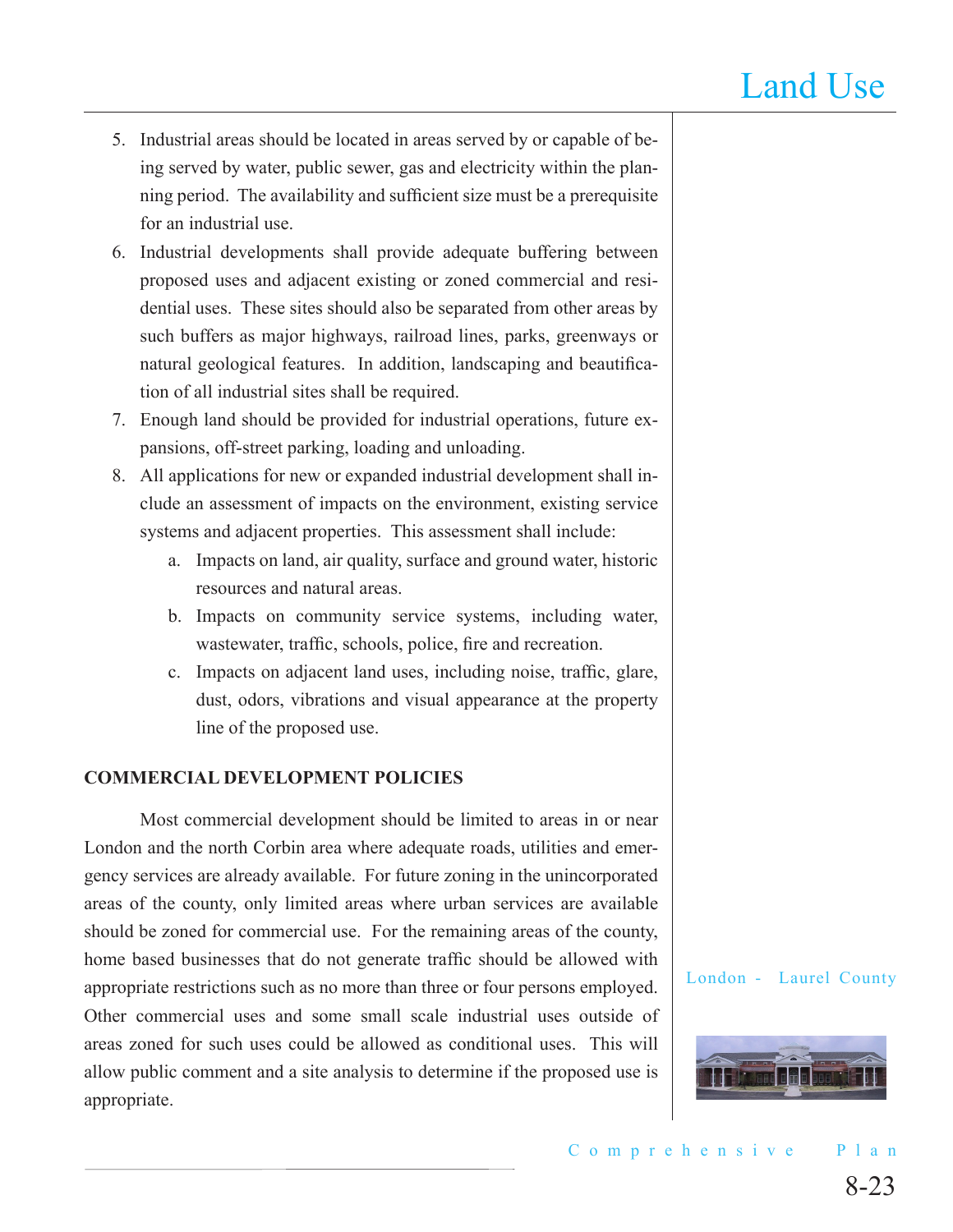The following development policies should be considered when determining the location of commercial development:

- 1. Existing commercial activities, which are presently located in areas that are not desirable for commercial development or expansion, should either be redeveloped or stabilized (not expanded).
- 2. Commercial areas should be accessible to major traffic arteries; however, new curb-cuts should be kept to a minimum by requiring commercial facilities to share frontage roads, service access areas or parking lots.
- 3. Concentrated clusters of stores, as opposed to linear developments, along major thoroughfares should be encouraged, as they are more convenient and tend to protect overall property values.
- 4. Buffering or screening shall be required when a commercial area is proposed next to existing residential areas. Trees, landscaping, benches and other site amenities should be incorporated into the design.
- 5. Office land uses which are not part of retail or service establishments have less of an impact on residential areas than other commercial uses. Professional office developments can be used as a transition use or buffer between residential areas and commercial uses. They can also be used as a buffer between residential uses and noise generating uses such as parkways and railroads.
- 6. Commercial development should be designed to include sidewalks or other alternative routes for pedestrians, bicycles and disabled people.
- 7. Commercial signs should not be a visual nuisance or safety hazard to vehicular traffic.
- 8. Commercial design shall include adequate parking facilities with entrances and exits from major streets that minimize interference with traffic flow.
- 9. All commercial development proposals shall include an assessment of impacts on the environment, on existing service systems, traffic patterns and on adjacent properties.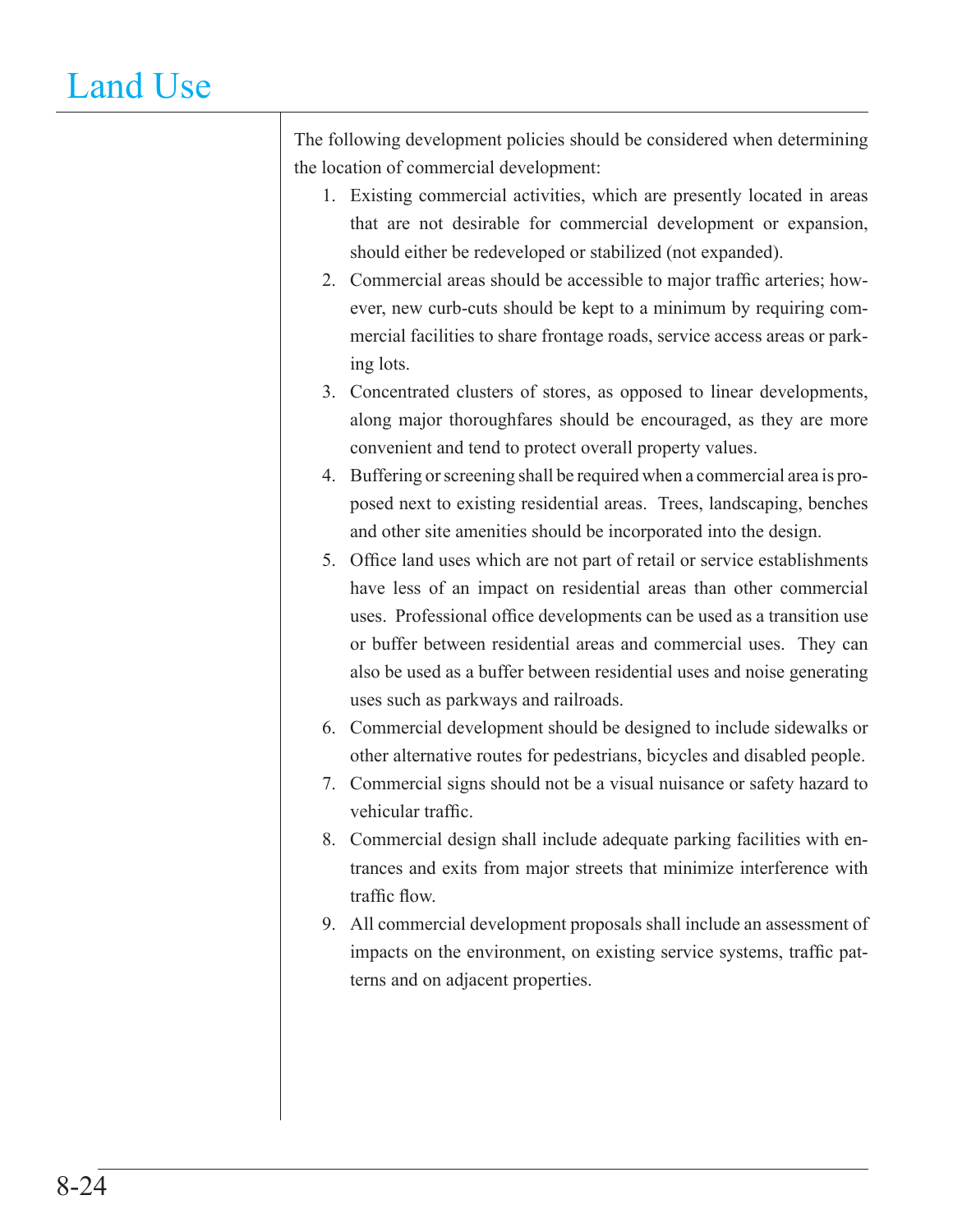#### **SHOPPING CENTER DEVELOPMENT POLICIES**

In addition to the general commercial development policies, the following issues should be addressed in the development of shopping centers including those composed of big box retailers:

- 1. Development of shopping centers should be allowed when it can be proved that the need clearly exists. Redevelopment of existing shopping centers should occur (where there are vacancies) prior to developing new shopping centers.
- 2. There should be a smooth transition between the commercial area and adjacent land uses. This transition should reflect existing architectural and residential character.
- 3. Shopping centers should be developed according to appropriate shopping center standards in order to ensure attractive, stable, convenient places to shop and to permit maximum benefit and support of shopping centers from compatible uses and community facilities.
	- a. A properly designed internal traffic circulation and adequate parking shall be required. Large parking lots shall be adequately landscaped. Where possible, parking areas should be dispersed throughout the site and/or located to the rear and side of the development with minimal view to the motoring public.
	- b. Screened loading and unloading areas that cannot be viewed by the motoring public or adjacent residential areas.
	- c. Pedestrian circulation within the proposed development and between the commercial area and adjacent neighborhoods and other public facilities.
	- d. Buffering from less intense adjacent uses
	- e. Adequate setback from the street right-of-way.
	- f. Where adjacent to residential areas, lighting and loud speaker systems (where allowed) should be non-obtrusive.

#### **PUBLIC/SEMI-PUBLIC DEVELOPMENT POLICIES**

Public facilities such as schools, city and/or county administrative buildings, fire stations, etc. should be designed so as to compliment the areas

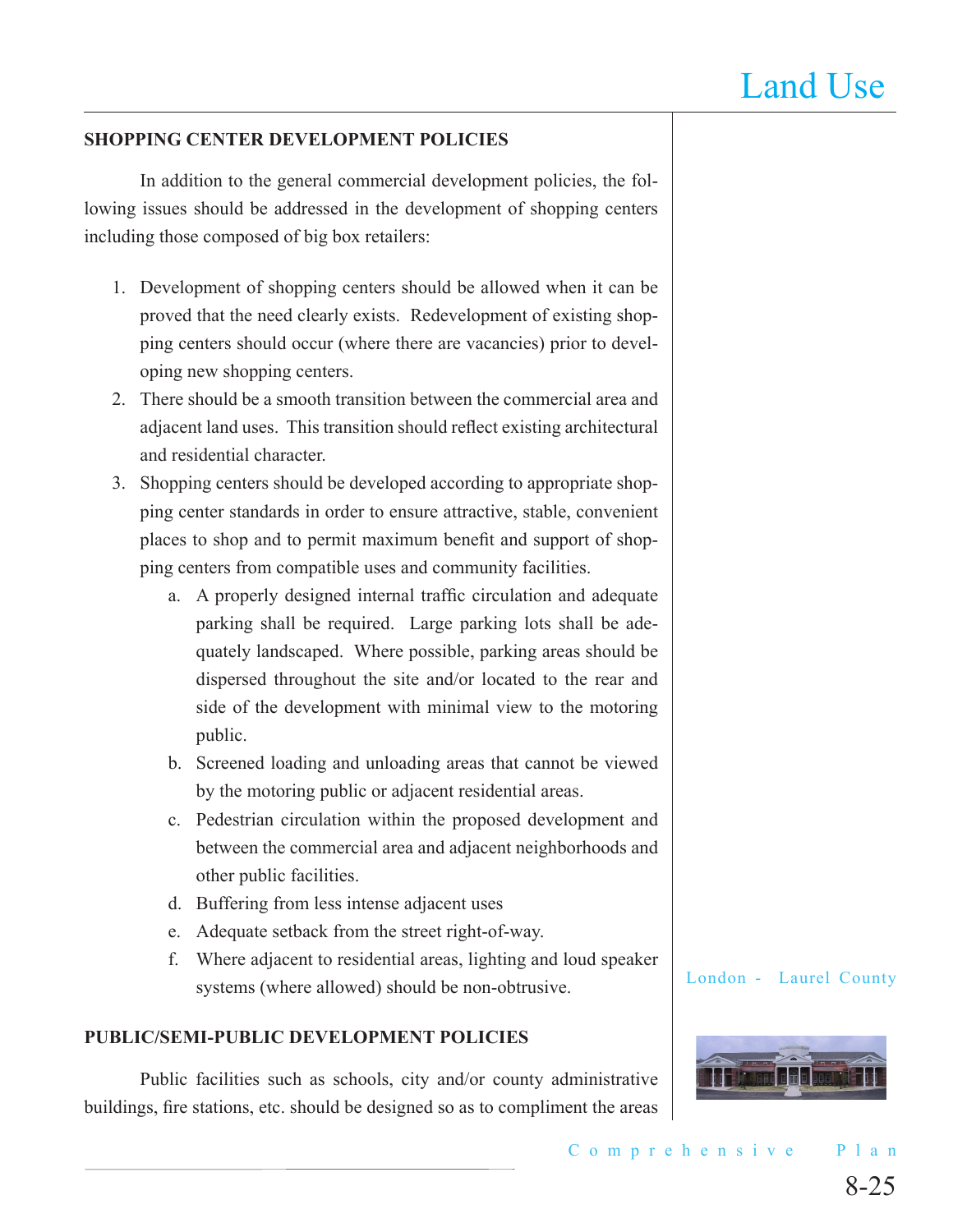in which they are located. They should be convenient to the population served while at the same time creating the least possible conflict with adjoining uses. Particular importance is attached, therefore, to adequate site size to accommodate future as well as existing needs. Buildings should be properly related to parking and service areas and the streets must have adequate capacity to handle the circulation requirements of the facility. Churches and other religious facilities vary greatly in size and impact on the surrounding area. It is therefore recommended that they be permitted as conditional uses in all agricultural and residential zones and permitted uses in commercial and public/semi-public zones.

Utility development policies are an important part of a land use plan. These policies can be used to control and guide development by encouraging development where utility services are available. Due to topographical conditions, sparse population, and/or remoteness of many areas of the county, it is often cost prohibitive and impractical to extend public utilities to those areas.

The following policies are recommended to guide future utility extensions:

- 1. Adequate utilities should be extended on a priority basis to all areas within the planning area that are urban in character (and within the service areas of the respective utility providers). Those sites within the city that are currently unserved shall be the first priority. The utilities extended into urban or urbanizing areas should meet health and safety standards, including fire-fighting capability.
- 2. All new developments whether they are residential, commercial, industrial, or recreational in character should have the proper utilities installed by the developer whether private or public.
- 3. The extension of utilities of proper capacity in designated growth areas should precede development or be installed at the time development occurs.
- 4. The use of underground utilities should be encouraged where feasible.
- 5. When utility construction equipment, materials or hardware are stored out of doors, the site shall be screened and landscaped in such a manner as not to detract from the surrounding area.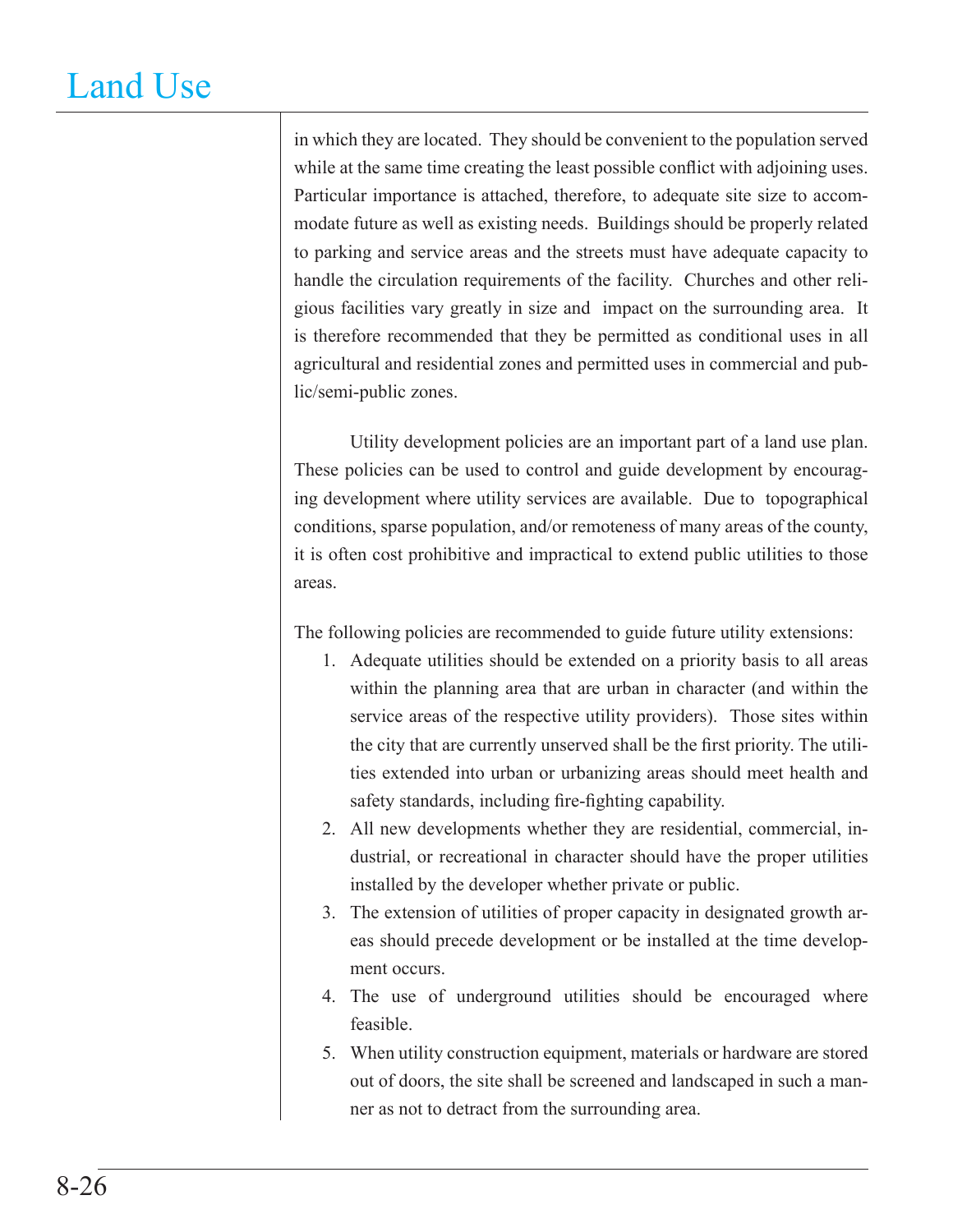#### **RESIDENTIAL DEVELOPMENT POLICIES**

Three types of future single family residential land use are shown. These are low density residential, medium density residential and rural estate/ agricultural. Given that extensive residential development on half acre lots has already occurred in large portions of the county, it is not likely that it will be possible to limit future residential development to areas served by public sewers. However, to allow time for the extension of public sewers to these developed areas before extending development to other areas and to preserve some areas of the county for agricultural uses, a five or ten acre minimum lot size is recommended for the rural estate/agricultural areas. The ½ acre lot size is the minimum recommended lot size for the low density residential land use. The medium density residential use would be permitted where public sewers are available and include single family homes on lots as small as 10,000 square feet, duplexes and small concentrations of townhouses (four units or less). High density residential development should be limited to areas served by public sewers and adequate public roads.

The following are general principles that apply to all residential development:

- 1. The increase or decrease of density can function as a transition between incompatible land uses.
- 2. Where public sewers are available, residential lots should be smaller in size. Residential development should be of a very low density and rural in character in areas where urban services (especially public sewers) cannot economically be provided and are not anticipated to be provided within the planning period.
- 3. Permitted residential densities shall be calculated on the basis of net developable land, excluding street rights-of-way, steeped sloped areas, other public land dedication and shall be compatible with adjacent land uses.
- 4. Residential areas shall generally be located away from incompatible land uses such as large commercial or industrial sites, or other uses characterized by high traffic volumes, odor, noise, dust or dirt, inappropriately intense lighting and any other nuisance created by these types of uses.

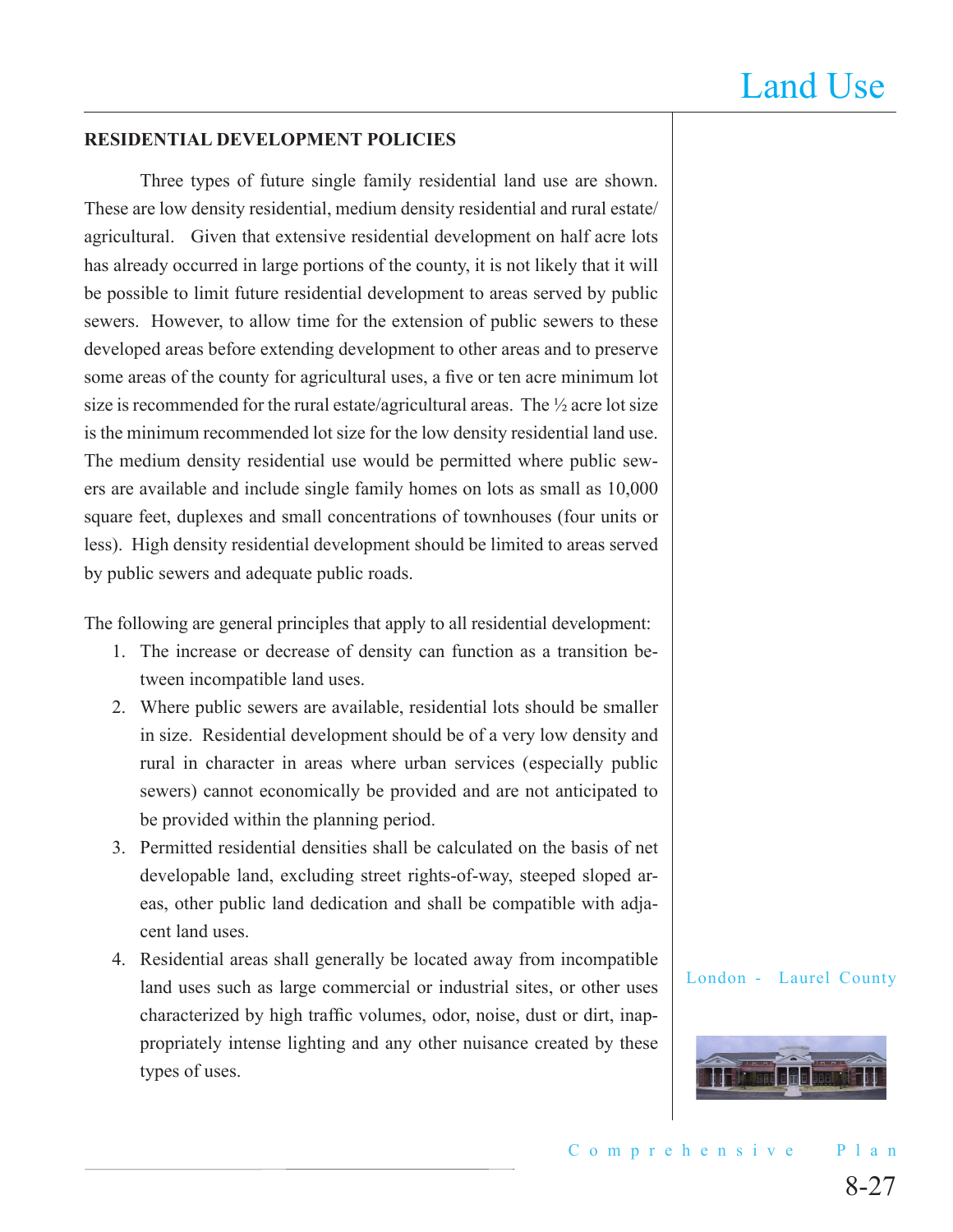- 5. Due to the impacts of noise and vibrations, new residential development should not occur immediately adjacent to heavily used railroads and interstate type highways including state parkways. The amount of setback or the need for noise barriers will depend on the amount of highway and train traffic and other factors such as the location of areas where trains are required to blow a whistle due to railroad crossings. Non-residential construction or appropriate landscaping can act as a buffer. A noise assessment should be required to determine specific requirements.
- 6. High density residential development should be located with access to adequate collector streets or higher level roads. It can be used to provide a buffer between commercial areas and lower density housing.
- 7. The specific residential zone for a particular site should depend on site specific conditions. The maximum permitted density for a particular zone shall be determined by referring to the Comprehensive Plan Future Land Use Map and by considering the following criteria:

### **Soils and Slope Assessment**

- Acreage in different soil groups. •
- Acreage in slopes if varying degrees •
- Other physical limitations of the site (floodplain, wetlands, poor drainage etc.) •

### **Characteristics of road network serving the development**

- Distance from the nearest state or federal highway with available capacity to absorb projected increases in traffic due to proposed new development. Traffic analysis is suggested for higher density developments and should be provided by the developer upon request from the planning commission prior to the approval of the development proposal. •
- Distance from a publicly maintained road of at least 18 feet in width with available capacity to absorb the projected increases in traffic due to the proposed development. •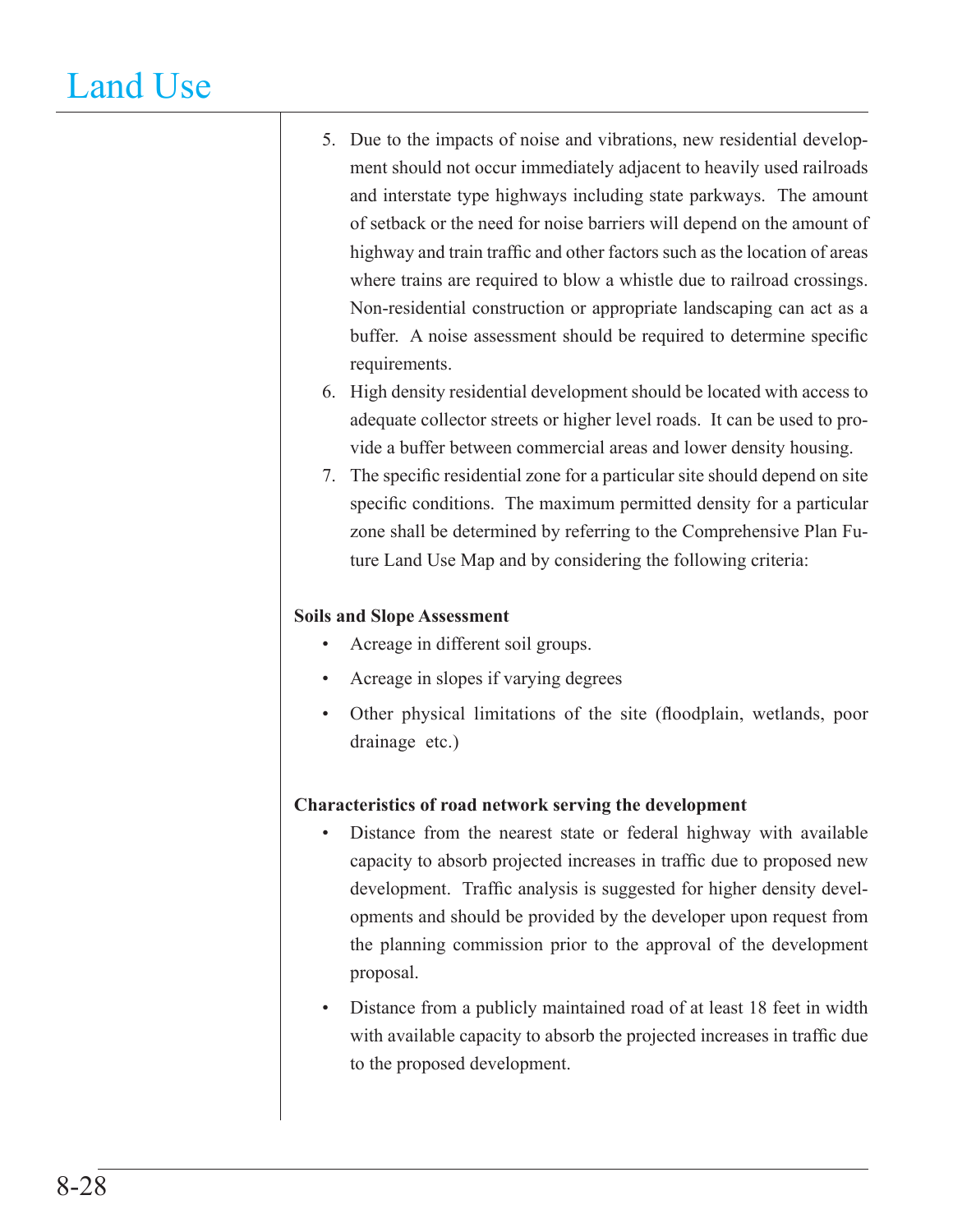#### **Characteristics of the access road**

- Hard surfaced, state maintained road •
- Hard surfaced, city/county maintained road •
- Gravel surfaced, city/county maintained through road •
- Gravel surfaced, city/county maintained dead-end road •
- Public or private road not publicly maintained •

#### **Community Services/Public Facilities Assessment**

- Percent of adjacent and surrounding area developed •
- Distance to nearest development •
- Compatibility with adjacent or surrounding development, in terms of type, intensity and nature or existing or planned land uses. •
- Adequacy of area to carry additional storm water, available storm water facilities including on site storage of runoff. •
- Access to central water supply with available capacity to serve the proposed development •
- Access to central wastewater treatment facility with available capac-• ity to serve the proposed development
- For sites on septic systems, the capacity of soils and siting requirements for septic systems based on a general evaluation by Health Department inspectors. •
- Distance to a fire department and/or a fire hydrant. •
- Distance to a public school facility with capacity to accommodate additional students at the projected date of project completion. •
- Distance to nearest neighborhood shopping center •

#### **Design**

Residential units should not be located with access directly to arterial or major collector roads. •

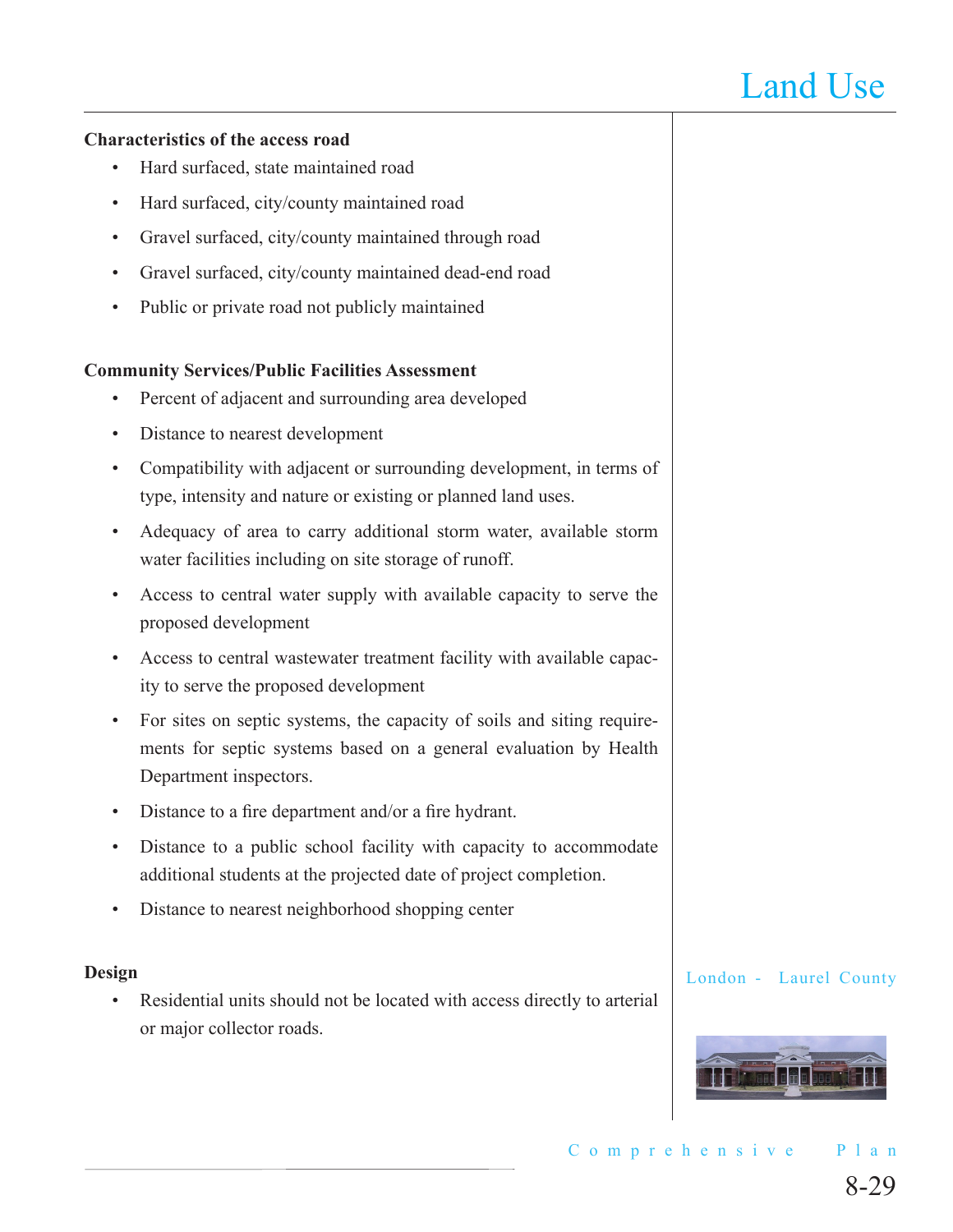- Adequate buffering and/or building setbacks shall be required where residential uses abut arterial or major collector roads or existing industrial or commercial uses. •
- Each residential area or neighborhood should be served internally only by minor streets that discourage through traffic. These minor streets should channel local traffic into collector streets that serve to connect several neighborhoods with major thoroughfares. •
- Residential developments should offer amenities in the form of greenspace/recreation areas, varied topography, attractive vegetation and good views, avoiding sites that are low, poorly drained or with slopes exceeding 12 percent. •
- All residential development shall be required to provide adequate offstreet parking, street lighting, sidewalks (or other alternative pedestrian routes). •
- Infill housing development should be compatible (in size, design, construction materials, etc.) with existing homes and neighborhoods. •
- Open Space/Recreational areas should be developed or dedicated as part of residential development. •

### **AGRICULTURAL DEVELOPMENT POLICIES**

 Agriculture is an important sector of the economy in Laurel County. In order for the county to continue to benefit from an agricultural economy, land must be reserved for this use and be protected from encroachment of urban and indiscriminate residential uses. This is important especially for those areas that consist of prime farmland.

In recent years an increasing amount of land has been subdivided into lots for residential use in the unincorporated areas of the county. This type of residential development has two major disadvantages. First, it makes inefficient use of the land, creating subdivisions with larger lots to accommodate septic tanks which are more difficult for homeowners to maintain. In addition, groundwater contamination is likely to occur with the concentrated use of septic systems. Second, it threatens the viability of prime agricultural lands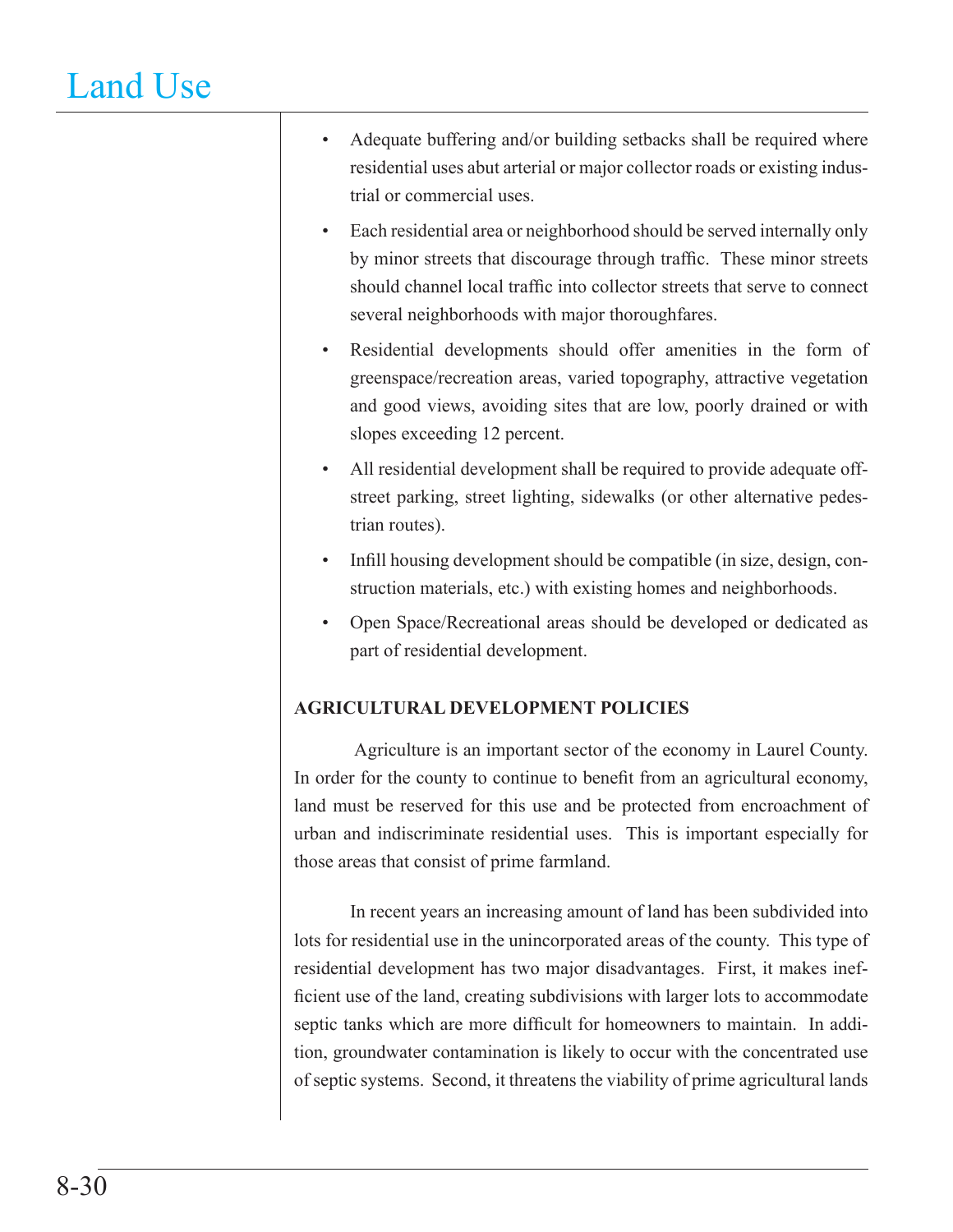as conflicts often arise when concentrated residential uses are established next to farms.

In order to preserve some land in the county for agricultural use, it is recommended that the minimum lot size in the areas shown as agricultural use be increased to five or ten acres. The advantages of this would be to reduce residential development in areas used for agricultural purposes and maintain larger lot sizes more suitable for agricultural use. It is generally accepted that a minimum of ten acres is needed for most agricultural enterprises to be economically viable. The disadvantages of this option are that it greatly increases development and housing costs.

An alternative would be Conservation or Cluster zoning for residential subdivisions in the agricultural area. In this scenario, a concentrated area of housing is permitted in exchange for set aside open areas. Instead of 20 houses scattered over 20 five -acre lots, 20 houses could be placed on ten acres with the remaining 90 acres dedicated for open space, agricultural or recreational use. This type of subdivision accommodates residential development while preserving open space. The disadvantages are that more complicated legal mechanisms must be used to insure that open areas are not developed and providing alternative wastewater disposal methods.

Another solution is to only permit residential development where public sewers are currently available. Any final regulations for development in these areas should be developed in direct consultation with members of the Laurel County Fiscal Court as they will ultimately have to approve any zoning ordinance.

The following criteria should be considered when development in agricultural areas is proposed:

1. Soils. Soils considered to be prime farmland by the U.S. Department of Agriculture are of major importance in providing food and fiber. They have properties favorable for economic production of high yields of crops with minimal inputs of economic resources. Farming these soils results in the least damage to the environment. Deterring

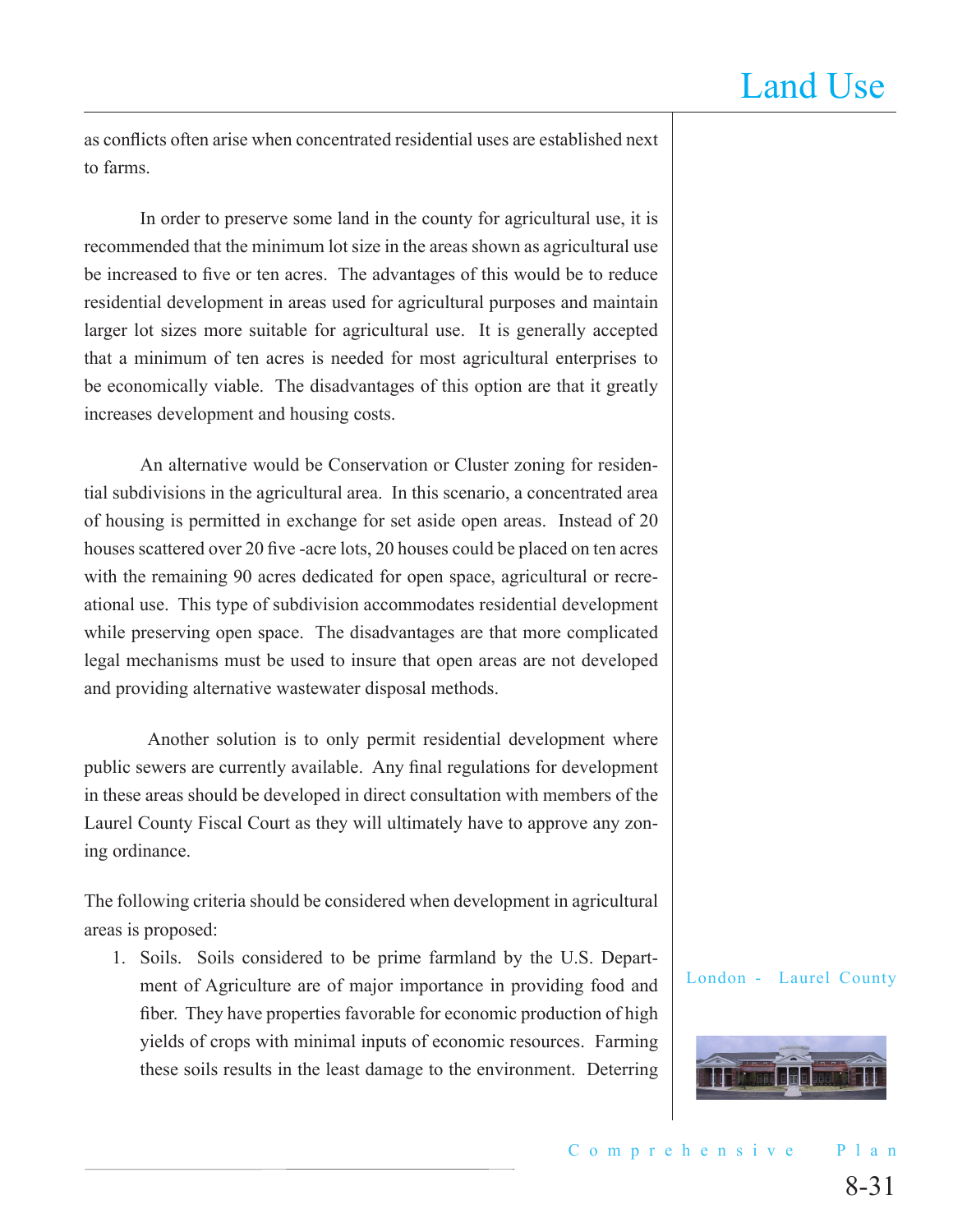urban development from areas with prime soils should be encouraged to be consistent with the goals related to agriculture.

- 2. Previous Land Use. A good method for determining which lands are no longer agriculturally viable is by looking at when the land was most recently farmed. Land currently being farmed or farmed within the last year may still be economically productive while land not farmed for the last five years may have lost its utility.
- 3. Surrounding Land Use. Reducing conflict between various land uses is a central concern. Farming requires use of heavy noisy machinery and produces dust that can be disturbing to non-farm rural residents. On the other hand, farmers may be disturbed by vandalism to crops and fences that may occur when large numbers of people live near their operations. Residential developments should be discouraged in areas with active farming where little previous residential development has occurred.
- 4. Availability of Urban Services. This indicator is concerned with the costs of providing additional public services to previously undeveloped areas. Development in areas located great distances from existing city services, police and fire protection is inefficient and can cause the cost of providing the services to increase.
- 5. Type and Width of Road. This is another indicator of public service costs. New development on narrow or unpaved roads will eventually require road improvements. An orderly plan for road improvements is the most desirable and cost efficient method of managing public road systems. Consequently, rural residential development should be located near or along already improved roads. However, lots for residential development should not front directly on collector or arterial roads.

### **SURFACE MINED LANDS**

Previously mined areas are shown on the future land use maps for informational purposes only. This information was provided by the Kentucky Geological Survey. It was produced using available mine map information and may not be completely accurate or include all previously mined areas. It is provided to alert developers, land owners and the planning commission that